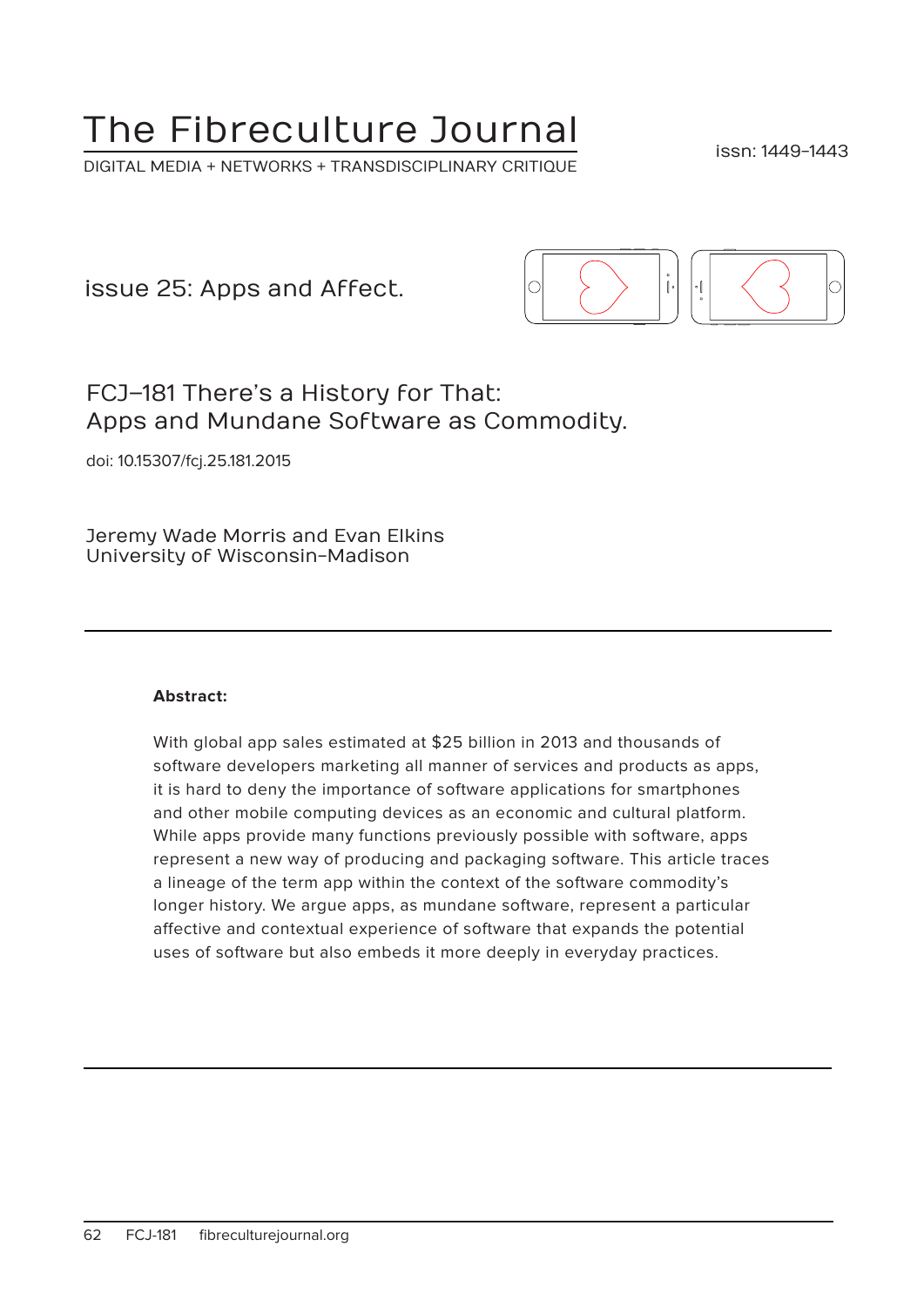# Introduction

I Am Rich was first released in August 2008 in Apple's iOS App store for \$999 (Milian, 2008). The program's only function, other than displaying an image of a jewel, was a self-congratulatory message that read 'I am rich, I deserv it, I am good, healthy & successful [sic].' It was reportedly purchased 8 times before Apple removed it from the store. I Am Rich could be read as clever commentary on conspicuous consumption (Veblen, 1965) in an era of digital and ephemeral goods or dismissed as a trivial piece of software – a novelty joke like an electric shock pen or a whoopee cushion (both of which, incidentally, you can also find as apps). However, these readings of the app's limited functionality and ostentatious pricing miss a much larger story about the way apps have radically reconfigured the presentation and pricing and potential purposes of the software commodity. I Am Rich is both a meditation on the value and worth of digital cultural goods and a realisation of what we might call the mundane abilities of software.

Individual apps like I Am Rich might at first glance seem meaningless but, collectively, this new format of the software commodity represents a significant emerging economic market and cultural platform. I Am Rich is just one of nearly 1.5 million apps available across half a dozen app stores (AppAnnie, 2014b; Ingraham, 2014). With over 100 billion app downloads, global app store revenues were around \$25 billion last year, up 62% from 2012 (Lessin and Ante, 2013). These are projected to rise to nearly \$77 billion in the next 3 years (Gartner, 2014). The app subsector involves thousands of independent and established developers, from hundreds of countries, and the software they create finds its way into smartphones, mobile computing platforms, cameras, televisions, cars, game consoles, and a host of other technologies.

Accordingly, this article explores 'apps' as a distinct format for the delivery and distribution of software and places apps within the longer history of the software industries. Through an analysis of computer and technology trade journals, as well as historical archives (e.g. Computer History Museum, Charles Babbage Institute), we trace the lineage of the term 'app' and the evolution of software as a distinct commodity. Thinking both about the political economic dimensions of the production of software as commodity and the experiential aspects of encountering software in the form of app, we consider 4 key characteristics (micro-control, micro-transactions, micro-functional and micro-material) that are reshaping software's commodity form. On the one hand, apps draw on software's historical liminal status between free, shared or hacked good and paid product to advance various economic experiments for selling software in the digital age. On the other, the presentation of software as app has been key to embedding it more deeply into leisure, commercial, educational, interpersonal and other spheres of everyday activity.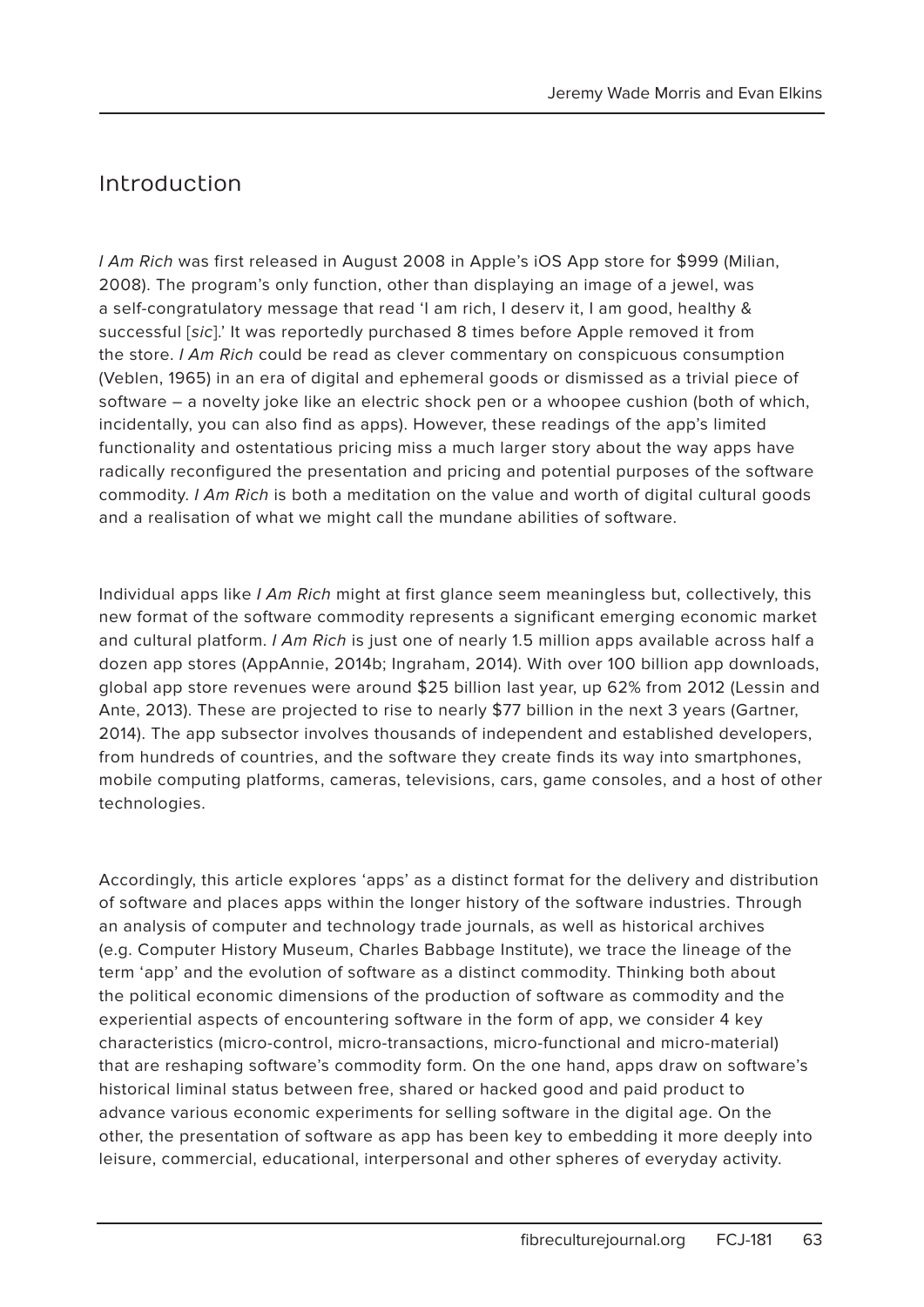While research in media and software studies has noted the importance of video games, enterprise software, and other popular genres of programs, we look at apps as a particular economic and aesthetic presentation of code to ask what insights reveal themselves if we take apps seriously, if we seek meaning in the mundane?

# Mundane Commodities

Apple's iOS store debuted in July 2008 with around 500 apps for its iPhone and iPod Touch devices and saw close to '10 million applications downloaded in just three days' (Apple, 2008). Competitors such as Google, Amazon and RIM followed suit with app stores of their own. The growth in the number of apps and size of revenues from these stores has prompted observers to note we now inhabit a 'Planet of the Apps' (Bruno, 2010) and that each passing year is the 'Year of the App' (Dowell, 2010; O'Malley, 2013; Smith, 2014). With around 58% of U.S. adults using smart phones, and over 42% with tablets, apps are becoming one of the most frequent ways users interact with software (Olmstead, 2014). Games are the most popular type of app, though spending on non-game apps, like news, weather, maps, entertainment, lifestyle, banking, social networking and communication, increased 2.3 times during the last two years (AppAnnie, 2014a; Purcell, et al., 2010).

Discussions of the recent rise of apps, however, ignore the app's place in a longer history of software as a commodity. Apps represent, first and foremost, a particular model for presenting, marketing and distributing software that stands in relation to how software has typically been positioned and sold. This section looks at the history of the term app to trace some of the social and cultural values this particular mode of distribution holds for everyday interactions with software.

We are particularly interested in the app as a specific manifestation of the software commodity, since the form of the software commodity holds deeper social, cultural and economic insights about digital goods more generally. Marx called the commodity a strange and mysterious thing, 'abounding in metaphysical subtleties and theological niceties' (1978: 319), but he also grounded commodities in the materials of their production, the labour it took to produce them, and the expectations they held about their eventual consumption. As Lee argues, the commodity is a 'vital touchstone in any analysis of the social relations of capital' because it embodies the social relations of its production and points us beyond the objects themselves to the cultures in which they are made and consumed (1993: 120).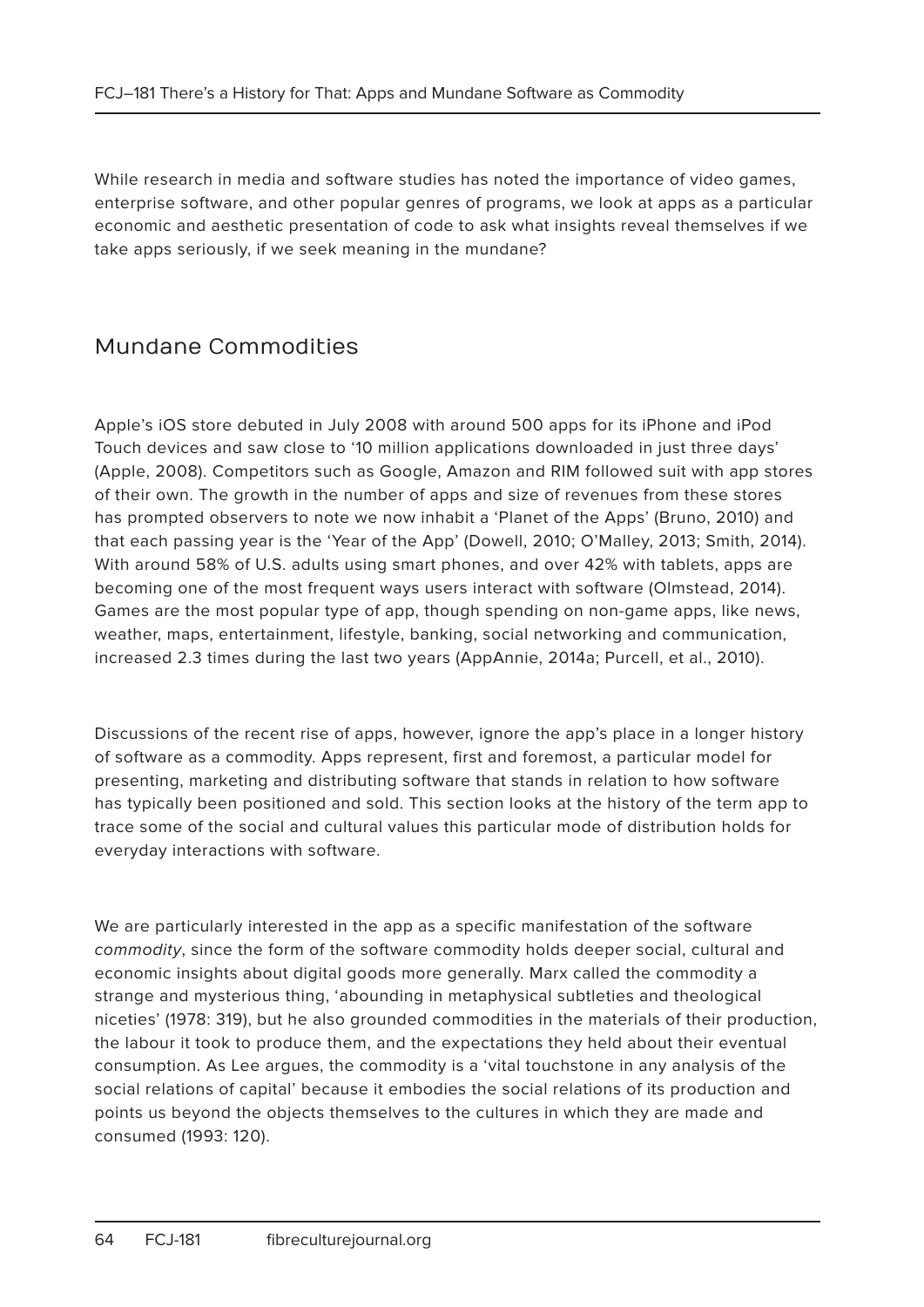The commodity form is not just a means of selling goods, it is also 'an objectification of a mode of production at a given phase of [capitalism's] development' (Lee, 1993: 120). Moreover, changes to the commodity-form over time become important inflection points for understanding the changing dynamics of capitalism (Lee, 1993). Each phase of capitalism has a corresponding and identifiable 'ideal-type commodity form' that embodies the most powerful economic, technological, and cultural forces at work at any given historical instant. Cars and suburban housing during Fordism, for example, were not simply goods that became key industries, but ideal-type commodities around which a whole set of social practices and values formed (Lee, 1993: 129). Kline et al. draw on Lee to argue video games represent an ideal-type commodity form in late capitalism, given the ways games fuse and fuel 'technological innovation, cultural creativity, and mediated marketing' (2003: 29). Similarly, Snickars and Vondereau suggest the iPhone is an ideal-type commodity form for the digital age, a 'media dispositif' that encapsulates a radical break in the relationships among technologies, subjects, and modes of communication and interaction (2012: 5–7). In each case, major shifts in the production or distribution of goods involves an ensuing shift in the commodity form.

Rather than add apps to a list of ideal-type commodities – though they do seem to function as such – we instead want to examine what shifts to software's commodity form, as apps, tell us about changing notions of software, media consumption and digital goods more generally. We argue apps represent an ideal delivery mechanism for what we are calling mundane software: software that spreads out beyond the computer and into a vast range of everyday routines and activity. Mundane software is mundane because it is relatively unremarkable: a to-do list app, a bird-watching guide, an app that mimics the sound of a zipper, etc. This is not to suggest mundane means useless or boring. Mundane software can be necessary, affective, and enjoyable, even if it is for everyday tasks like doing groceries or tracking your exercise. But given the diversity and wide-range of functionality apps provide that seem to defy categorisation or unification, we suggest their mundaneness is precisely what allows for the incorporation of software into a range of everyday practices. This is also not to suggest mundane software is coextensive with apps; there have been mundane programs before apps just as there will likely be mundane software in future iterations of the software commodity. Rather, mundane refers to the everydayness of the features and functions of the software, the unremarkability of the contexts in which it gets deployed, and the very material ways it insinuates itself into banal routines. The favourable economics of production and distribution behind apps, as well as the variety of devices to which they can be extended make apps a particularly effective commodity form for presenting, distributing and using mundane software.

Previous research in management and organisational studies has primarily focused on enterprise software (Rettig, 2007) while media studies has analysed video games social media and other communication programs (Consalvo and Dutton, 2006; Dyer-Witheford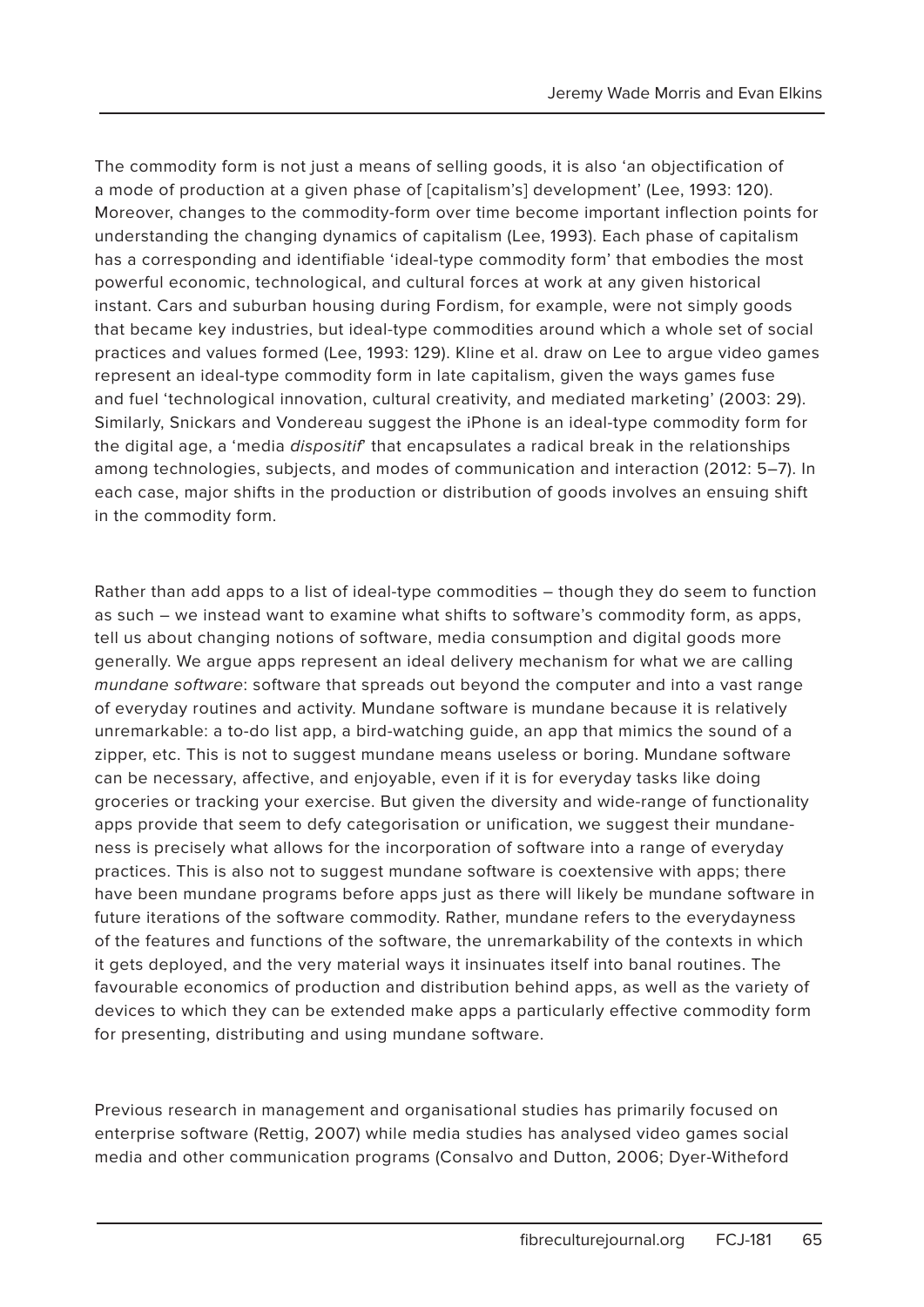and de Peuter, 2005; Murthy, 2013; Wolf and Perron, 2003). The recent turn to software studies has diversified the kinds of software under analysis (i.e. Chun 2013; Montfort and Bogost, 2009; Fuller, 2008), but there are still few frameworks for addressing the multiplicity of software products available as apps. Juul's (2010) work on casual games and Anable's (2013) ideas around small games address some of the more mundane encounters users have with software, noting that it is not so much content that makes games casual, but features, functions, and context of use (Juul, 2010: 50). Similarly, we do not define mundane software strictly by its content, but rather as an intersection of its form, mode of delivery, the functions it provides (or, in some cases doesn't), and the everydayness of practices to which it can be applied. Games can be mundane, just as productivity applications can be. But mundane also points us to hundreds of genres and styles of applications that do not fit easily within traditional definitions like 'games' or 'media software' or 'enterprise applications'. Mundane software is a way to make sense of the explosion in the types and purposes of software apps represent; a way of finding commonalities in software that individually seem insignificant, but collectively, represent a significant cultural platform for encountering software. Apps represent a particularly effective commodity form for selling and distributing mundane software, for packaging otherwise unremarkable and routine tasks into problems solvable by software.

# A History of the Software Commodity

Given the seeming abundance of apps as a now-dominant mode for software delivery, it is easy to forget that software has not always been a distinct commodity. In the early 1960s, computers were so large, expensive and technically unwieldy, that they either came with programs installed by the manufacturer, or contract programmers were hired to create highly specific applications for completing a task (Campbell-Kelly, 2003; Johnson, 2002). Even though IBM and other manufacturers had been using punch cards in ways that resembled later methods of selling software, the future of software as a distinct sector was not evident (Johnson, 2002; Pugh, 2002). Software's viability as a commodity was also challenged by a vibrant hobbyist scene that freely traded code and programs in an effort to build a public knowledge base for working with computers. Hobbyist groups like DECUS or SHARE pooled resources and skills to avoid the per-instruction fee many manufacturers charged users for programming support. [1] There was, in short, little market for software in the early 1960s and little impetus to treat it as an independent commodity (Johnson, 2002: 14).

In 1969, IBM announced its intent to 'unbundle' its software from its hardware. The company divided its programming business into two categories: Systems Control Programming (i.e. free maintenance of IBM operating systems) and Program Products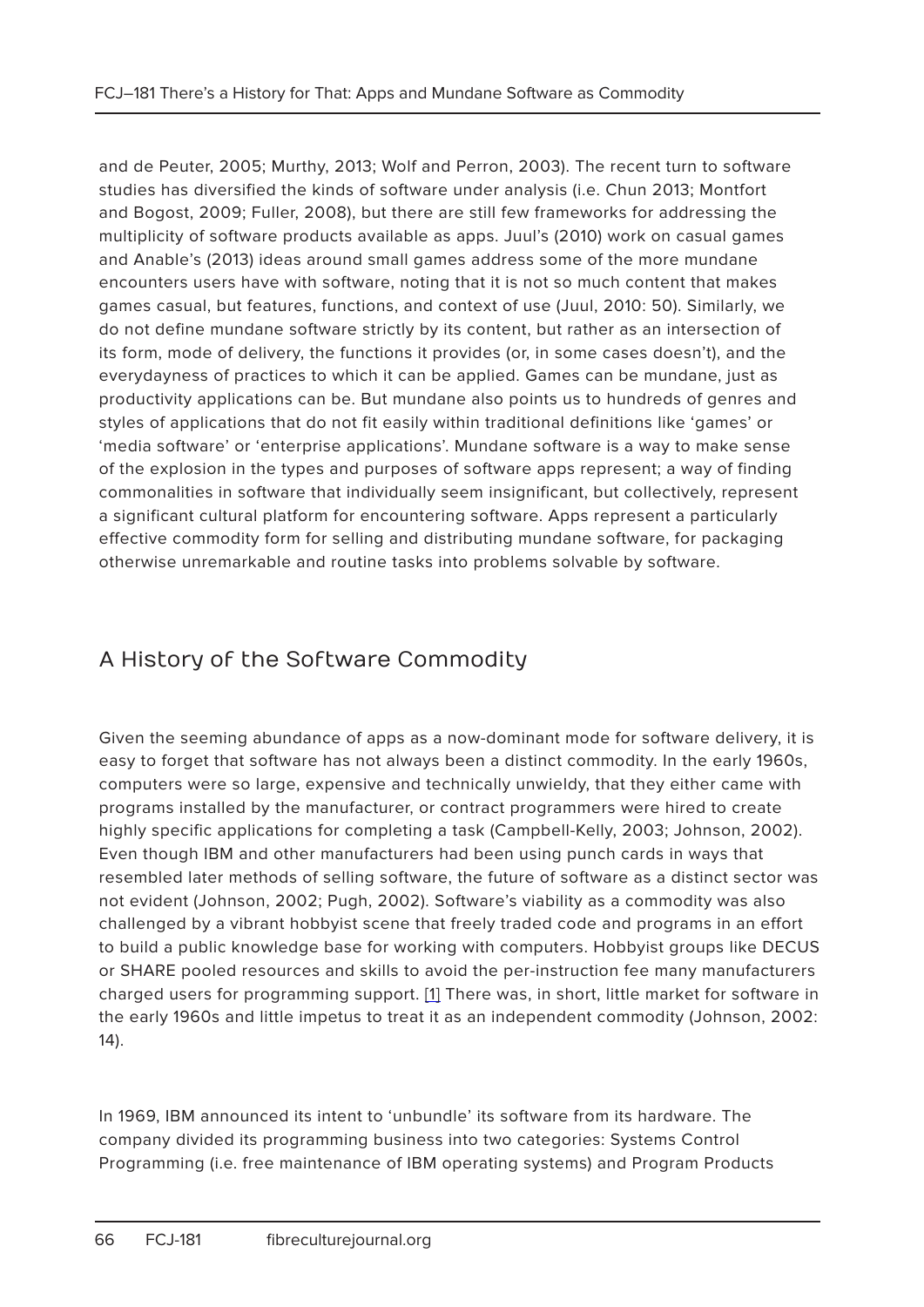(i.e. language compilers, conversion aid programs, general purpose utilities, and industry applications) which would be offered under a license agreement (IBM, 1969: 9). Initially a response to a pending antitrust suit, IBM's unbundling helped turn a product that previously seemed unsellable into a value-generating commodity. Given its clout at the time, the IBM announcement is often cited as the origin point of the software industry. More accurately, IBM's decision crystallised a number of practices already taking place in the late 1960s (Campbell-Kelly, 2002; Pugh, 2002) at companies like Applied Data Research (that had developed and released a flowcharting program Autoflow in 1965) and International Computer Program (that published a catalog throughout the 1960s of software packages and vendors) (Campbell-Kelly, 2003: 99).

The software sector grew in the 1970s but it remained largely limited to corporate and organisational uses. The exception, of course, was games. As Dyer-Witheford and DePeuter note, it was in the early 1970s that the roots of gaming emerged as hacks or subversions of military-purposed software (2005: 7–10). Freed from their original militaryindustrial context, and not originally considered commodities, games later served as ideal-type commodities; they were key sources of growth for a global industry of gaming companies. With roots in hacker culture but also as multi-billion dollar industry, games represent both a threat to, and the epitome of, informational capitalism (Kline, et al., 2003; Dyer-Witheford and de Peuter, 2005). Games, like software more generally, continue to waffle between these poles, between free, shared and hacked good, as well as a packaged commodity (Dyer-Witheford and de Peuter, 2005: 32). Software is simultaneously a commodity and an inspiration for all kinds of hacks, mods, and open source ideas that question the regime of value associated with software. In this light, the move towards apps signifies a concerted effort to capitalise on the perception of software as free and to integrate conceptions of "free" into the very commodification process. In stark contrast to free and open source software movements for desktop applications, apps are content to push free as in free beer, rather than free speech.

As personal computing matured, and games started migrating to computers, a corresponding infrastructure for software products was gradually established. Early word processing programs, for example, which were sold by mail order in the mid 1970s were, by the end of the decade, available in retail franchises like ComputerLand, and Software City (Campbell-Kelly, 2003: 209). The period from 1975–1983 saw a dramatic rise in personal computer software, culminating with around 35,000 programs from about 3,000 vendors in 1983 (2003: 208). These included categories like productivity (e.g. spreadsheets, word processors and database programs), industry (e.g. ledger and accounting programs), and consumer and educational applications (e.g. games, typing tutorials, home accounting/management software), which were available between \$50 and \$500 as disks in shrink-wrap packaged boxes (2003: 208). This relative explosion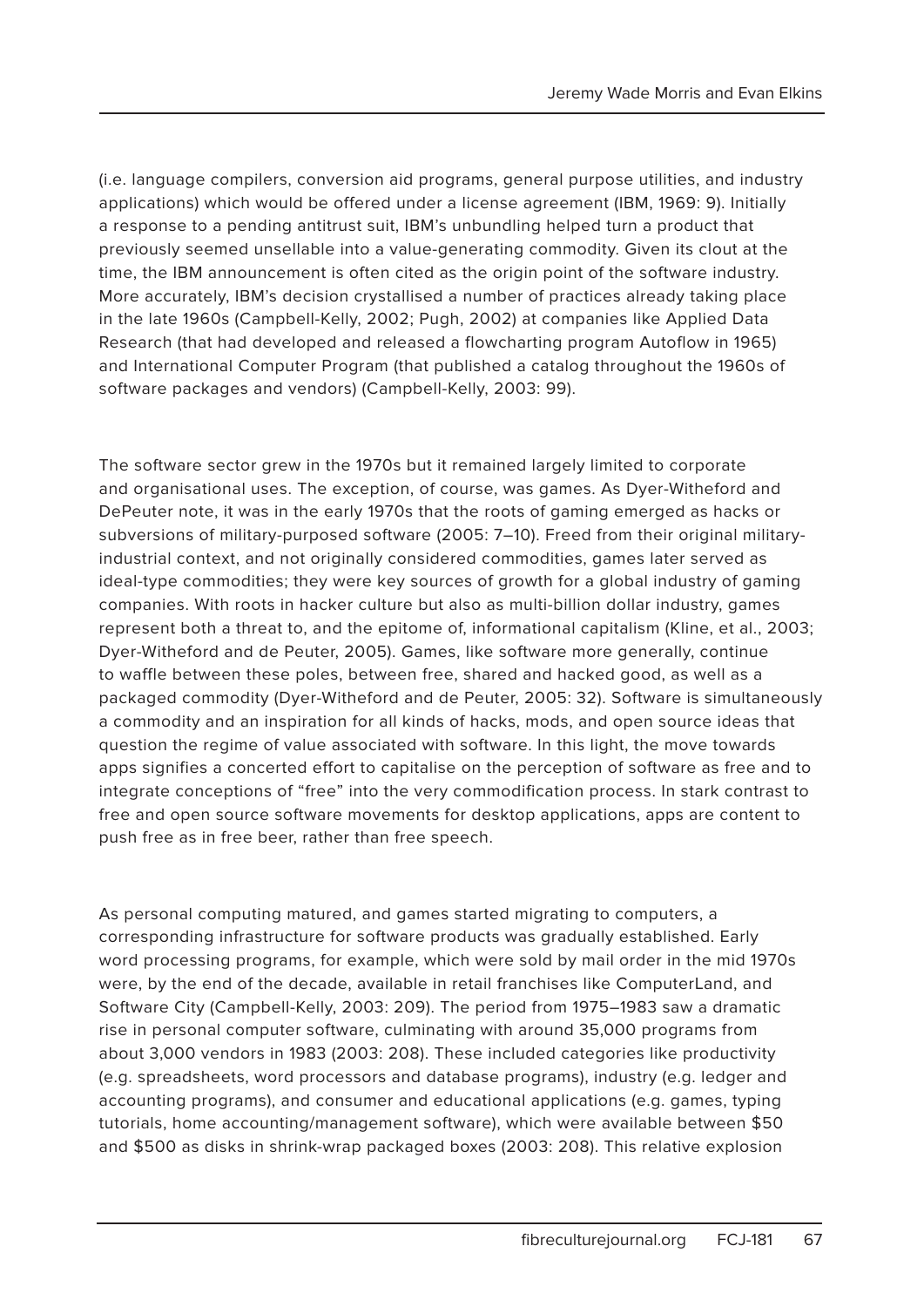in the kinds of software being developed and its capabilities played a significant role in 'personalising' the personal computer revolution (Friedman, 2005; Turner, 2006; Streeter, 2010). This software was not yet what we define as mundane above, but it was moving beyond enterprise and engineering uses, and beyond video games. These new kinds of software helped convince users computers could be devices that, beyond making cold calculations, could help with making grocery lists, home accounting or entertaining children.

This marked shift in the market for software was, fundamentally, 'a moment when contemporary computer technology created a business opportunity for a new mode of software delivery' (Campbell-Kelly, 2003: 3). Given the openness of the personal computer to third party applications, it was a 'gold-rush' period for software development and helped industrialise particular roles within the software industry, like developers, publishers, and retailers (Boudreau, 2012; Campbell-Kelly, 2003: 203, 209). Software's potential as intellectual property also began to be more thoroughly exploited. As personal computing matured through the 1980s, many early software companies failed or were acquired. Mundane software might have flourished had the conditions that created the 'gold rush' continued, but the ensuing years saw much greater barriers to entry for software developers and the growing dominance of a few major publishers and manufacturers (e.g. Microsoft, IBM).

This period also marked the consistent appearance of the word 'app', usually as a shortened version of 'application' meant to conserve space in job postings in computing and IT trade journals (Holwerda, 2011b). Holwerda (2011b) argues that by 1981 'app was already a widespread term [in the tech industry]' and points to software from 1985 that used the term, like the Apple's programming toolkit MacApp, or the Apps menu in Ashton-Tate's office suite Framework II (see also Benson-Allott, 2011: 10). By 1989, tech reporters starting writing about 'killer apps' [2] and through the early 1990s, the term 'app' was regularly used in trade headlines about 'multimedia apps' and 'enterprise apps' (Bozman, 1993: 10; Jarvie, 1991: 83). By the end of the decade, app was creeping into popular usage, traveling beyond tech publications to more general fare, like USA Today's Internet 100 index listing of 'software/apps' companies (Krantz, 1999: 3B).

The rise of the web in the 1990s encouraged another gold rush era for developers, via the growth of web-based applications that ran through a user's browser or were available for direct digital download. Given the web's open architecture the emergence of Flash animation programs, media software, email programs, map applications and casual games once again diversified and expanded the capabilities of software beyond desktop publishing and business applications (Boudreau, 2012). Mundane software was starting to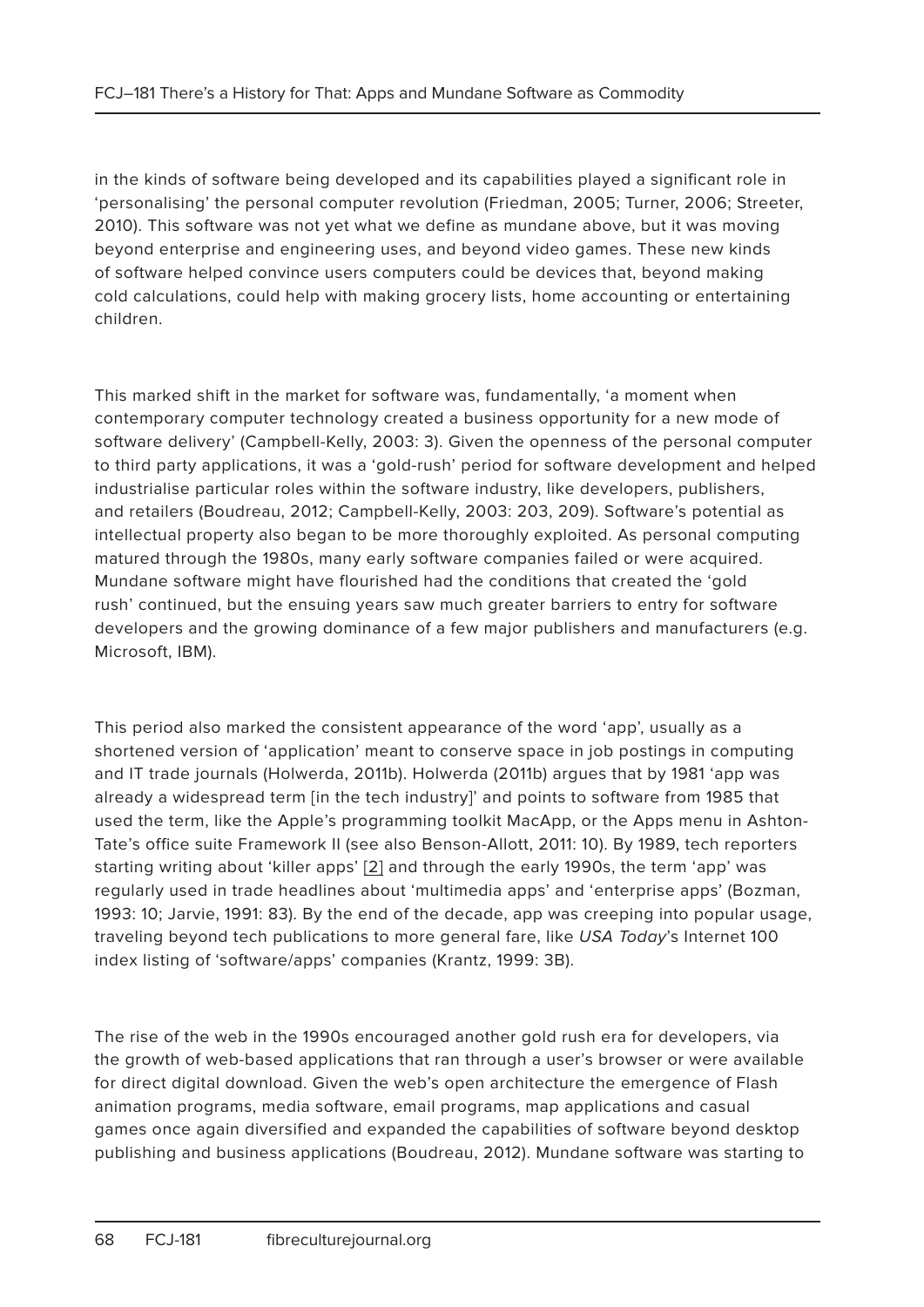flourish but it was spread out across a variety of developer sites, aggregation hubs, service platforms and file sharing networks. Even though Bill Gates was predicting a potentially 'disruptive…sea change' in online software delivery thanks to the move toward internetand cloud-based computing platforms during the mid-to-late 2000s, the web offered few cohesive venues in which to experience the many emerging types of software (Gates qtd. in Linn, 2005).

This changed with the announcement of the iPhone Software Development Kit (SDK) and Apple's App Store in March 2008. The original iPhone and iPod Touch devices (launched in 2007) came pre-loaded with Apple-built software such as apps for weather, stocks, calendar, etc. But Apple, long a company that has relied on third party software development for its platforms, encouraged developers who wanted to build programs for these rapidly popular devices to build "web apps" that could be accessed through the native Internet browser on the devices rather than native apps. However, web apps couldn't make use of any of the core functionality of the devices, and the apps often performed slowly or more poorly compared to Apple's native's apps (Ritchie, 2013). Out of frustration, users and developers quickly found work arounds by "jailbreaking" their iOS devices and installing unsigned code (i.e. third party apps) on them (discussed further below).

Apple's 2008 announcement, then, was as much reactionary as it was innovatory. Part concession to developers, part realisation of an opportunity, the App Store signalled Apple's opening up of its platform to third party developers. In Steve Jobs' keynote launch speech, he characterised the App Store as a boon for iPhone users and software developers alike (Jobs, 2008). In addition to the convenience of the app store for users, Jobs promised that the platform would solve the problem of software developers who wanted to 'reach every iPhone user' but did not have the distributional resources to do so. As Apple had done a few years earlier with music – when users were looking for music across multiple file-sharing sites, competing formats and limited-content e-commerce stores – the App Store aimed to consolidate software distribution and installation. Rather than having to download software from each developer independently, and then go through variable experiences installing programs, users and developers had one point of contact: the App Store. For developers, they traded access to a potential audience of millions for a split of the software revenues (i.e., Apple takes 30% of all software sales made through the store). The App Store officially launched on July 10, 2008, with apps across a variety of genres (e.g. news, travel, health, games, etc.). The event solidified 'app' as its own, discrete form of software delivery, and provided a hub for the distribution and presentation of all kinds of mundane software. Within months, Google launched its Android Market, and RIM announced an 'application storefront' for Blackberry devices (Nuttall, 2008). Microsoft and Amazon later joined the trend, prompting trademark battles over who owned the term 'app store' (Holwerda, 2011a). [3]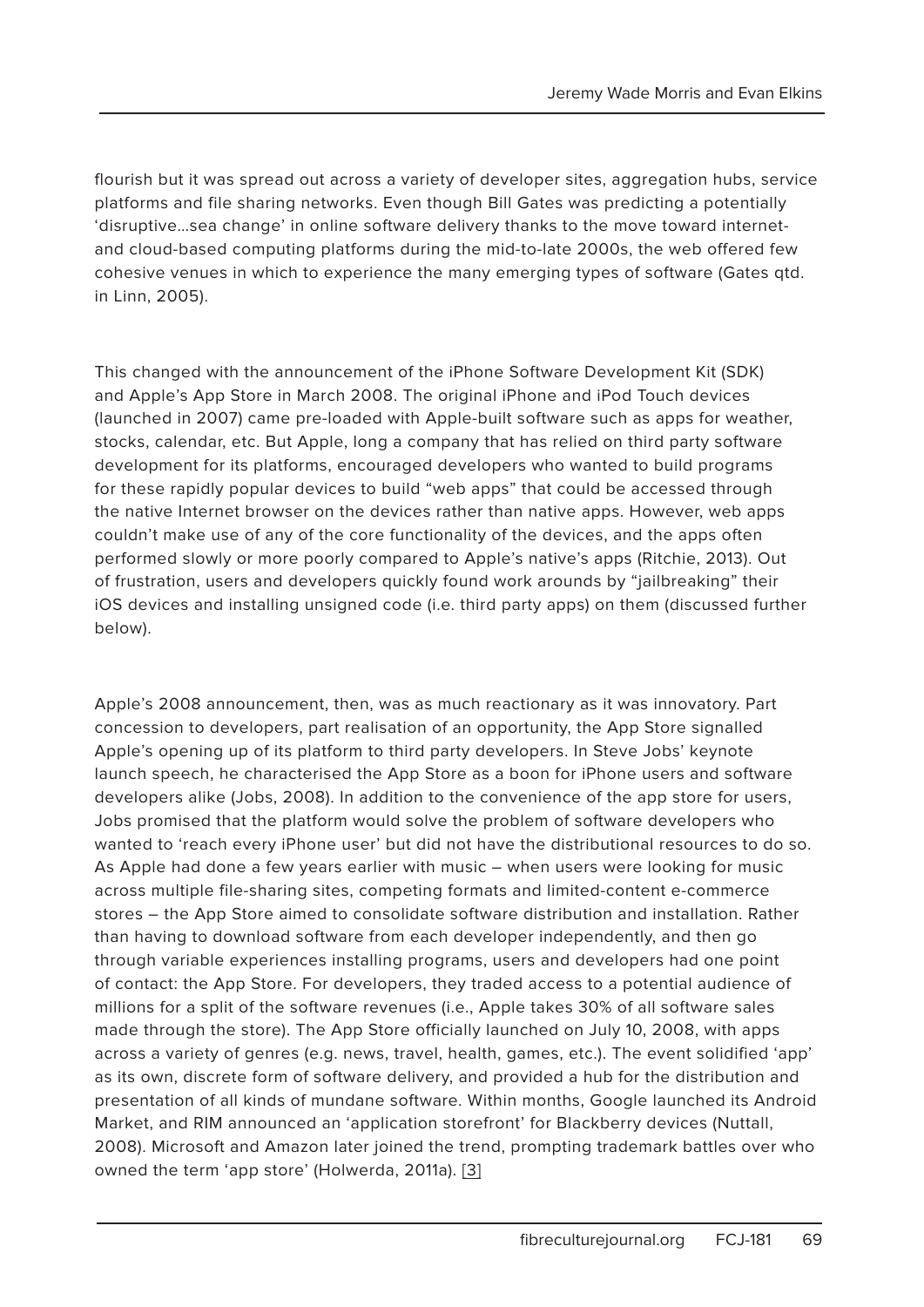As the central unit of transaction and display in the store, 'app' became more than just a piece of industry lingo; it was a culturally coherent explanation for a new kind of software delivery and distribution. While third party software for mobiles existed before the App Store (as we discuss below), the App Store helped regularise apps as part of the user's experience of those devices. The word 'app' is as much a triumph of marketing as a technical designation (Holwerda, 2011b). A term formerly used as an exigency of publishing has become a thing in itself. 'App' has mutated from industry jargon into the latest iteration of the software commodity imbued with a new sense of software's values, uses, and functions.

So what does the app tell us about the current role of software in everyday life? Bogost argues it is not simply an abbreviated or slang version of the term application, but 'it's also the application itself that's shortened and slanged' (2011). Apps are apps, rather than applications, because they splinter the software commodity into various sellable components and because they break down previously multi-purpose programs into an array of individual, specialised functions. This is partly a business strategy; app stores provide a new market for low priced software and a unified platform for finding and installing software. Apps aim to be the killer app for distributing software. But apps also signify a re-thinking of software's more essential characteristics. Apps present microcosms of designs, practices, and experiences that extend software's capabilities and embed it, and the opportunities to purchase it, ever deeper into everyday routines. They represent an echo of the early 1980s and the late 1990s, when hundreds of new kinds of software (and developers) emerged. But they also limit and control software's long-standing status as a free and hacked good and give it a more standardised articulation as commodity. Apps represent a shift in the software's commodity form, and a shift in the meaning and definition of users' relationships with software.

The term app, then, is more than mere abbreviation. It is also more than what a rigid definition based on size (e.g a relatively small self-contained program), on device (e.g. available on smartphones, tablets and other such hardware), on acquisition method (e.g. for download from one or more of the app stores), or on purpose (e.g. for specialised tasks like playing a game, checking the weather, writing a list, etc.) could provide. Rather, we define app as a moment in the history of the software commodity when the form, distribution model and economics behind software production have shifted to encourage a proliferation of mundane software and an intensified integration of software into everyday routines.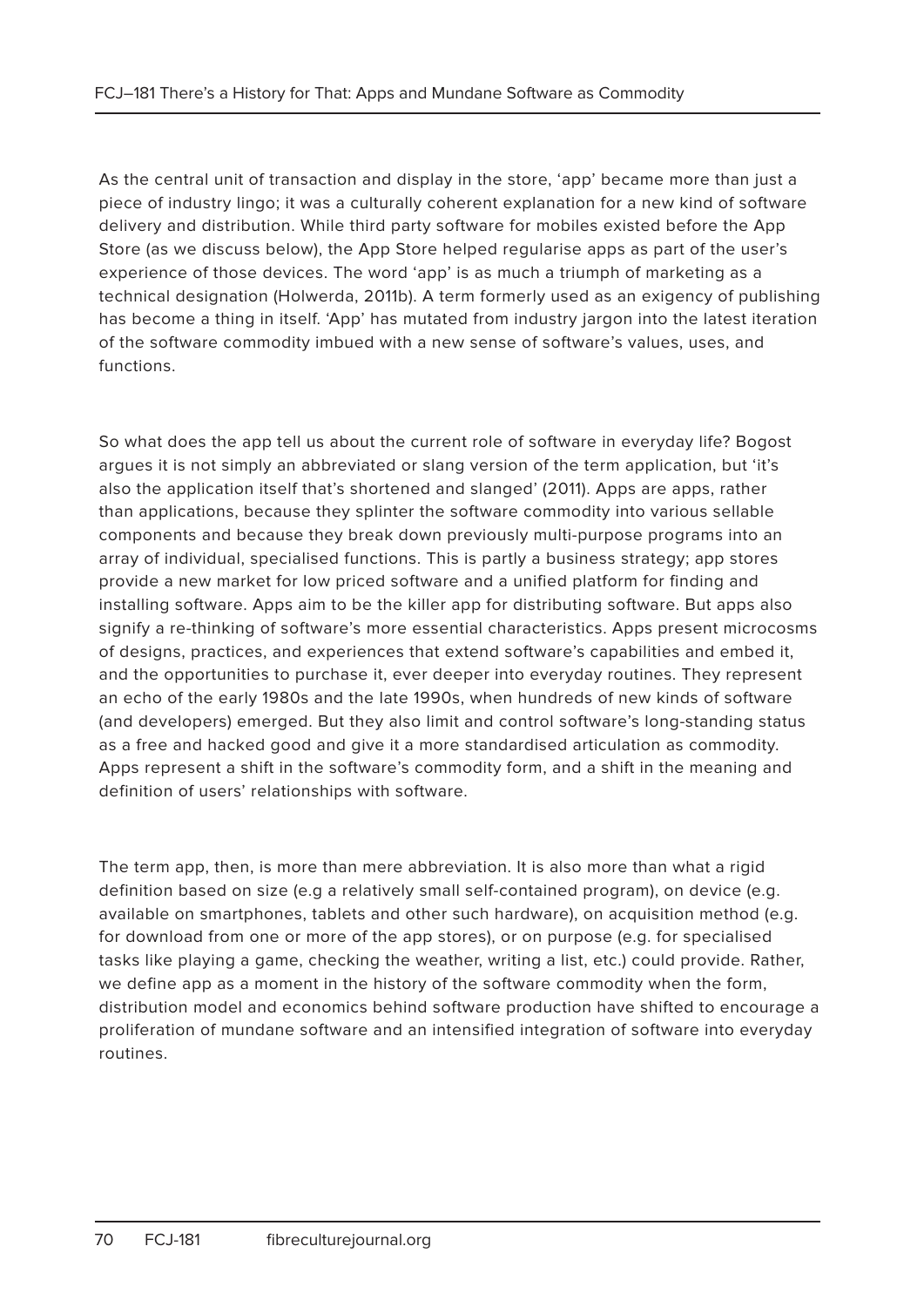# The App Commodity

I Am Rich stands out in the app store because of how exceptional its price is relative to other apps. It was, at least in the iOS Store, the maximum price at which an app could be sold. Compared to earlier forms of software, apps are supposed to be small, cheap, and plentiful. Like gumballs in the dispenser machines at malls or grocery store exits, apps are trivial, easily consumable, and designed for impulse purchases. Apps fracture the price of software yet offer no standard price, though the most successful are only a few dollars, or free. By countering this trend, by playing with notions of value, price and use, I Am Rich asks the same question currently facing a host of software developers, publishers and retailers in these new venues: What precisely is the form of the software commodity and exactly how much is it worth? With the longer history of the software commodity in mind, we turn now to examine a series of apps that, like  $I Am Rich$ , may not answer this question directly, but speak toward larger shifts taking place in software's commodity form. We focus on four key vectors that characterise the transition to apps: micro-control, microtransactions, micro-functionality and micro-materiality. Although these have, arguably, shaped software since the mid 1960s, we use the prefix 'micro' to suggest what is novel about apps is not only their small and mundane nature, but how the shifts taking place at the micro level have allowed apps to excel at commodifying practices that were previously outside the realm of software, and established a commodity form that increasingly governs the selling of other cultural goods and digital media as well.

### Micro-control

The Cydia app, which is not available in any official app store, is 'an alternative to Apple's App Store for 'jailbroken' devices, […] specialising in the distribution of all that is not an "app"' (Freeman, 2011). [4] In this case, 'all that is not an app' refers to software that Apple or Google will not allow in their stores. Jay Freeman, the program's developer, claims it has been installed on over 30 million jailbroken devices since its launch in March 2009 (Freeman, 2011). The Cydia store generated close to \$10 million and netted Freeman a personal profit of about \$250,000 in 2011 (Shapira, 2011). Cydia is not the first or the only alternative method for installing and finding apps; the Installer.app offered similar functionality in 2007, a full year before Apple's iOS Store was announced, while Rock Your Phone and other similar stores launched shortly after Cydia (Shapira, 2011). These 'apps' function like regular apps, though they can usually only be accessed after installing special software to jailbreak or bypass the manufacturer's (i.e. Apple, Google) restrictions.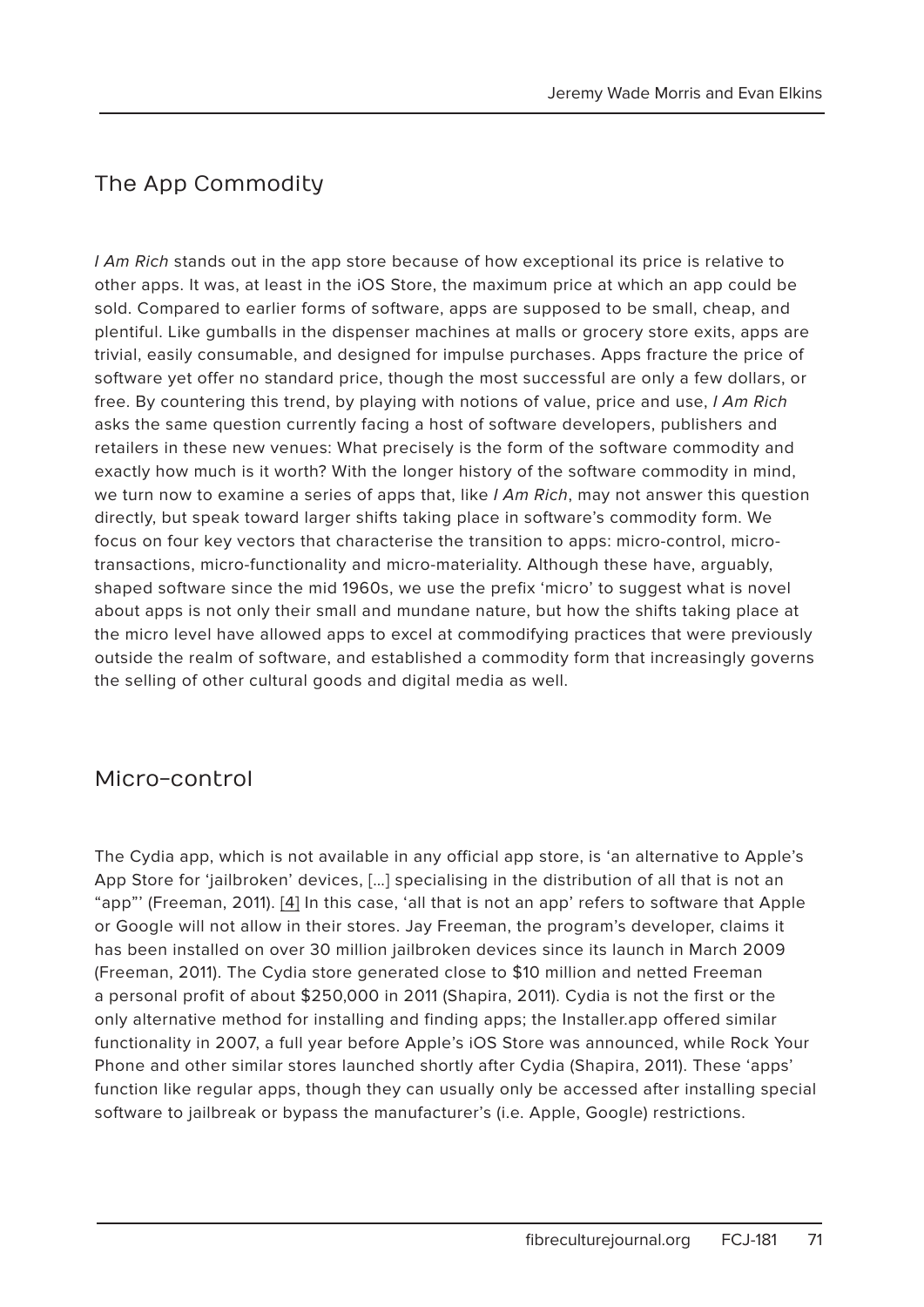The Cydia store, the apps it displays and sells, and the jailbroken devices that depend on such alternative stores, are all responses to what some users and developers see as too much control imposed by manufacturers like Apple over their devices. For some, the "appification" of software (and the web more broadly) signals a new kind of computing that moves away from generative and open platforms (i.e. the PC, the web) to more closed and tethered relationships (Zittrain, 2008). Although third party access development has generated millions of apps, app stores still employ a variety of different micro-control strategies for coordinating how developers can configure, present and sell their apps, through code suites, SDKs, and other developer literature. Beyond this, some app stores exert even further control through the outright refusal or banning of certain apps. Apple, for example, has a lengthy list of reasons for rejecting apps, including pornography or other objectionable material, apps that don't work or conform to Apple's design guidelines, copycat apps, or apps that directly mimic or compete with Apple's own software (see for example the stories of Kafasis, 2008; Ojeda-Zapata, 2008). Google aims to be more accommodating by making its Android software platform more open source and accessible than Apple's iOS, but their Play store still enforces a thorough app content policy and bans apps that fail to adhere to it. For those that do get published in the stores, developers are then beholden to a revenue split with the retailers – usually around 30% of an app's retail price – and any use of in-app transactions must be done through the store (thus, giving the retailers a cut of micro-transactions as well).

Through these kinds of micro-control, app stores represent a fusion of the role of software publisher and retailer. As with the other shifts we examine, this is not entirely novel; publishers and retailers have previously exerted similar amounts of control over the production and sale of software. Nintendo, for example, as a reaction to the crash in the games industry in the early 1980s pioneered techniques to control who was able to manufacture games for their platform (Campbell-Kelly, 2003: 285; Dyer-Witheford and de Peuter, 2005: 85; O'Donnell, 2009). Control, in this instance, was largely focused on ensuring that software met particular technical considerations, rather than aesthetic ones, though hackers and modders quickly and regularly found ways to circumvent the protection measures (Dyer-Witheford and de Peuter, 2005: 85). The difference with microcontrol is that, as both publisher and retailer, the manufacturers behind the app stores shape the functions, features, as well as the look and feel of the apps that appear on its platforms. The app stores control the way in which payments take place, the kinds of goods that can be purchased, and the features of the goods being purchased.

The conflation of the publisher and retailer positions app stores as key intermediaries in the presentation and sale of software. It also allows the manufacturers behind the app stores to divest themselves from a significant amount of risk that accompanies the production of software. By controlling the platform on which content is built and the outlet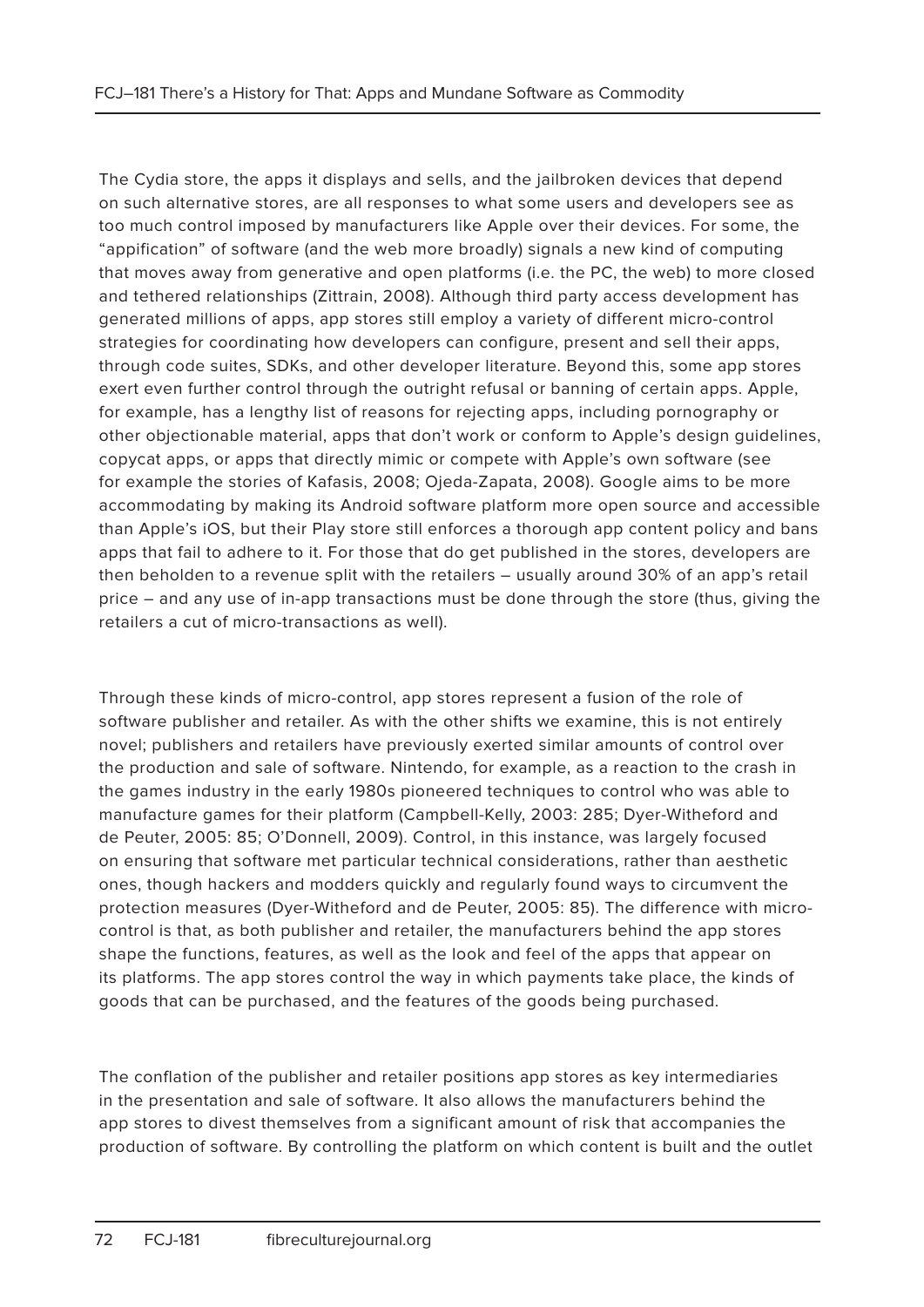through which that content is sold, Apple, Google and other app store owners invest relatively little in app software development and succeed in presenting a wide variety of apps. App stores profit despite how many failed apps populate the stores, because any success or failure still renders the manufacturer a portion of the profits. App store owners can also integrate the more successful software ideas they witness into their own products. Apple, for example, borrows from – and then obviates the need for – many apps with each update (i.e. they have in recent iterations integrated flashlight functionality, voice messaging, and disappearing messages, all of which originated in other apps like Flashlight, What's App and SnapChat). The question is less about whether Apple is wrong to borrow functionality it sees as successful in the apps that populate its store, but that developers take on the cost of production and testing themselves, only to be potentially undermined by the owners of the platform.

This arrangement – the exchange of developer labour for the promise of future potential success through exposure to an audience much larger than that which developers could reach independently – exemplifies what Kuehn and Corrigan describe as hope labour (2013: 9). The aspirations of developers, in this relationship, create a powerful enough dynamic to warrant shifting the costs and risks of development onto these individual hope labourers (Kuehen and Corrigan, 2013: 21). App stores and the various app-building programs (e.g. AppMakr, iBuildApp, Good Barber, AppMachine) that allow users to design their own apps with little or no knowledge of programming all preach a rhetoric that anyone can build an app, distribute it and find fortune in doing so. Apple, for example, claims that over 90% of all its apps are downloaded at least once a month, and refers in its press releases to testimonials from independent developers who've gone from amateur coders to globally successful entrepreneurs (Apple, 2013). Proof of 'long-tail' economics in action (Anderson, 2006), Apple uses these numbers to incentivise its growing pool of developers who hope for the success of their app, and find comfort in the knowledge that even in a marketplace of millions, the majority of apps are being tested and tried (Lee, 2013).

But this promise of democratised software development is undercut by banned apps and by the economics of app stores, which favour larger companies with a healthy portfolio of software. It also stands in contrast to other research that suggests that 68% of smartphone owners used five or fewer apps on a weekly basis, with many purchases being forgotten almost instantly (Purcell, et al., 2010; Austin, 2013). Some analytics firms even suggest that a majority (close to 60%) of the apps in the app stores are 'zombie apps' – apps that receive a download or two every now and then, but 'never appear in any of the thousands of charts published by Apple' or other app stores (Lee, 2013). [5] Although it's hard to know precisely how many zombie apps might exist, it is clear that the ability to get noticed on the app store is increasingly a difficult task. As a result, 'only 2% of the top 250 publishers in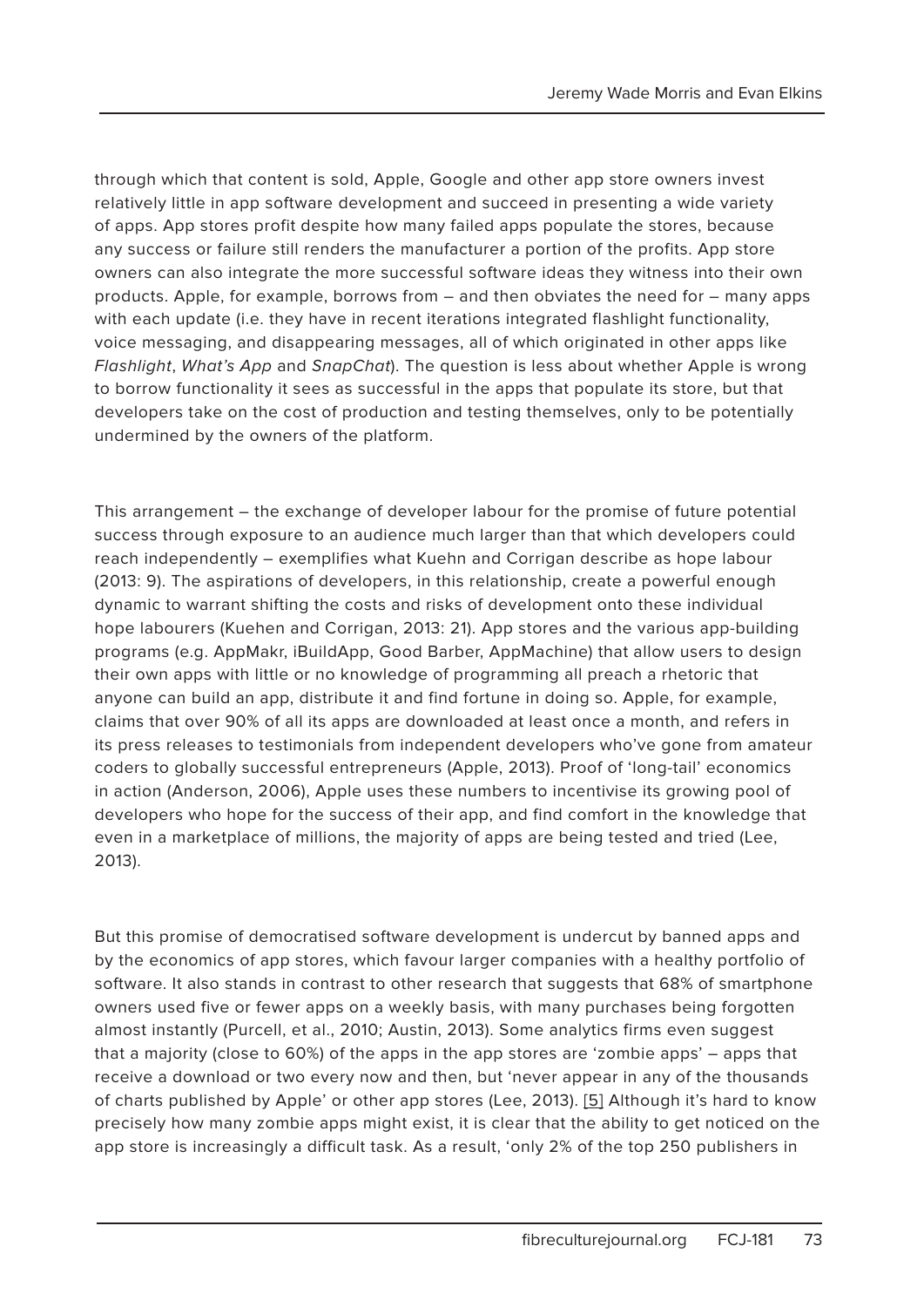Apple's App Store [and 3% in Google's Play store] are "newcomers"' (Rubin, 2013).

So while app stores may have sparked the creation of thousands of pieces of software, they have not entirely shifted the balance of power in the software industries. Only a small percentage of app developers (12%) are successful while a large number (34%) make less than \$15,000. Developing products for app stores relies on a significant amount of hope labour and suggests that long tail theory of cultural consumption is not necessarily economically viable for many at the long end of the tail. There's been little change in the developer profile as well, which remains overwhelmingly male (94%) and American (54%) (Austin, 2013). Cydia, and various jailbreak tool kits, attempt to counteract some of the instances of micro-control; they list any app in their stores and do so in a much quicker period of time than the official stores. Because there aren't as many users with jailbroken phones, these stores also promise better visibility for developers and their apps. However, these alternatives to more closed and controlled systems still take 30% of the sale of any app. They also serve as a grey market space for testing innovation for manufacturers. Many of the features that emerge on the Cydia store, for example, serve as the basis for future versions of Apple's various software and hardware capabilities, like the ability to record video, to send pictures via text message, to customise home screens, etc. (Heath, 2012, Wortham, 2009). In other words, even though these alternate stores (or, we would argue, open source platforms like the Ubuntu app directory) attempt to specialise 'in the distribution of all that is not an app', they still exert micro-control and are subject to the commodity constraints that come with apps.

### Micro-transactions

This level of control over the store manifests itself at the more immediate level of the transaction. 69 Positions is a racy "lifestyle" app that offers descriptions and silhouette illustrations of sex positions to help you 'brush up on all the classics, while adding many new and exciting positions to your repertoire'. The app – which reportedly has 7 million downloads – was created by college sophomore Michael Karr, who had little prior knowledge of software programming but had gathered the positions 'from research and personal experiences' (Slattery, 2011). Despite the name, the full version of the app, available for 99¢, offers 113 positions. The free, lite version has 26 positions.

Karr's app is one of hundreds of apps that offer in-app purchases. Linked to a credit card account, in-app purchases allow users to make contextual purchases from within apps without having to exit the software (in Karr's case, the in-app upgrade unlocks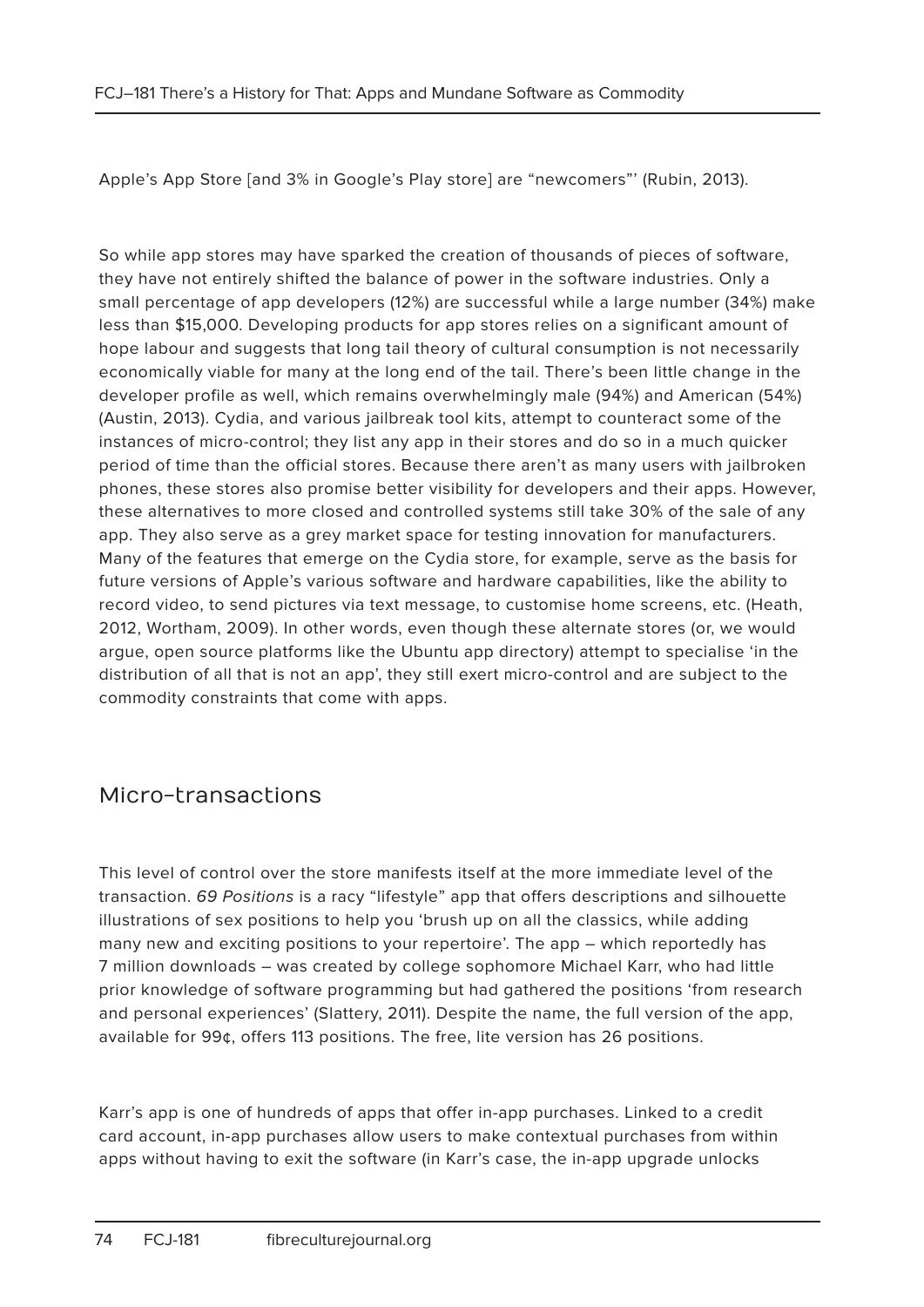more positions). Other apps feature much more complex and layered in-app purchases: new levels or weapons (e.g. Lego Star Wars), maps (e.g. Garmin), yearly subscriptions to fitness coaching advice (e.g. Argus). Apple's developer SDK defines four types of in-app purchases: consumable (e.g. extra health points or experience points), non-consumable (e.g. extra chapters in a book, extra songs on a music app), non-renewing subscriptions (e.g. limited term purchases or location service subscriptions) and auto-renewable subscriptions (e.g. newspapers and magazines). Each of these micro-transactions integrates the purchase process directly into the software experience. Apps represent a commodity form that seamlessly blends commerce and use.

Apps are micro-transactional entities most obviously because they are largely available for a small price. In 2012, the average price paid for an app was just over \$3.00 (Austin, 2013), though if free apps are factored in, this number drops drastically to less than  $20¢$ (Gordon, 2013). The low price opens up a previously underserved market for software; only the most organised shopper would pay \$30 - \$50 for a grocery list application in boxed software, but at 99¢, software becomes a potential solution for this kind of mundane task. More significantly, apps are micro-transactional because they parcel up previously physical commodities into their component pieces and disperse the purchase process across multiple payment opportunities. Rather than sell a game or software product as a finished and completed good, in this case, the content is divided up into multiple parts, each of which can be assigned its own cost or own manner of access. Apps are not the first expression of software to rely on upgrades, subscriptions and iterative purchases, but the nature of these micro-transactions splices the software commodity in much finergrained saleable layers than previously possible. Just as digitisation has amplified the disaggregation of the music album into various singles (Bogost, 2011), or even into single musical bed tracks (e.g. Radiohead's 'Nude' remix contest), apps break software up into its most microscopic expressions of value.

This hyper-versioning strategy further establishes software as part of what Vincent Mosco calls a 'pay-per' society, where media and communications commodities are continually parsed into seemingly infinite iterations (1989). Take, for example, the Biophilia app, which included songs and games related to Bjork's 2011 album of the same name. Originally listed as a free app that came with one song/game, the app later sold individual songs for \$1.99 each, before eventually listing the app at \$12.99 for all the songs. The staggered release schedule meant that those who bought the tracks as soon as they were released later had to pay for the full app, despite already owning 3 or 4 songs. This kind of repeat purchasing is not uncommon. Apple's support page for in-app purchases, for example, notes how in-app purchases do not necessarily equate to full ownership: 'you can't sync or transfer non-renewing subscriptions and consumable In-App Purchase to another iOS device' and if you lose or accidentally delete apps, you would also lose in-app purchases (Apple, 2014).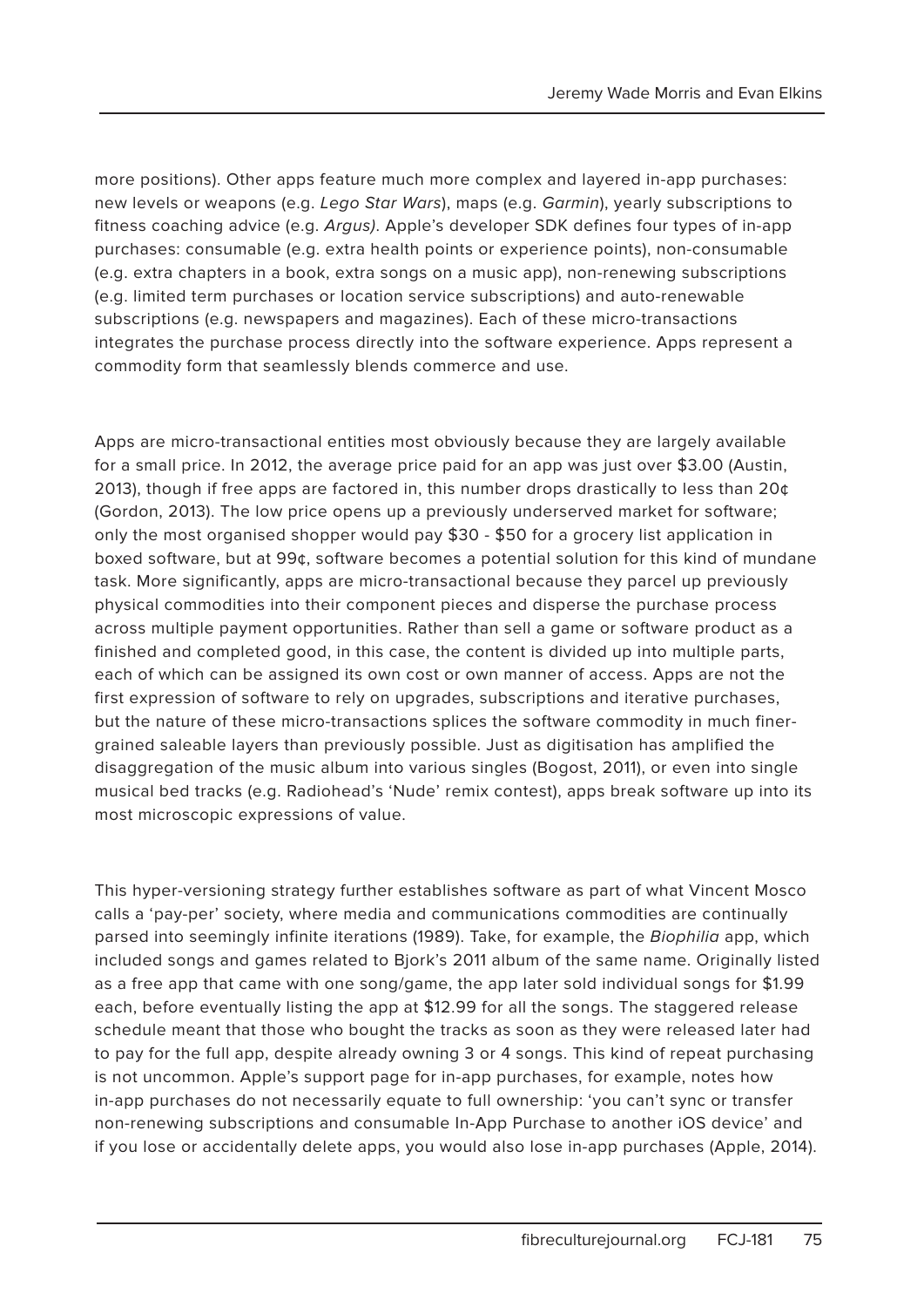This on-going tethered relationship between the user and the software allows producers to extract more value from the same commodity and to exert greater control over the distribution of software and its contents (Zittrain, 2008). Micro-transactions may open up new ways of selling software but they also offer new ways of controlling its flow.

This is true even for free apps which make up close to 90% of all apps (Gordon, 2013). The process for obtaining free apps is transactionally similar to the process for obtaining paid apps; users require an account and download the software in the same ways. Free apps act like advertisements for other paid apps, or like shareware that came before it. But by integrating free software as a legitimate and significant part of the software buying process, the app stores integrate free goods into the larger sphere of commodity purchases. Free apps set the ground for freemium models (where the initial download is free and extra services/features are purchased), and even apps that remain free for the duration of their use rely on data collection, advertising and other very non-free forms of surveillance and monitoring (Andrejevic, 2013). In other words, micro-transactions do not simply raise issues about the value and worth of the software commodity, they also incorporate 'free' goods into a commodified transaction.

## Micro-functionality

The Yo app describes itself as the 'simplest & most efficient communication tool in the world'. It allows users to send a text alert to friends that simply says 'yo'. Reviews of the app declared it the 'dumbest' or 'stupidest' app of all time, and 'easily the worst piece of software' even as they admitted to being slightly enamoured with the app's simplicity in an era of information overload (Cush, 2014; Shapiro, 2014; Shontell, 2014). While the app has inspired philosophical reviews about its deeper social and cultural meanings, Yo is not a meta-commentary on the changing nature of communication in the digital age. Rather, it is doing what so many other apps do regularly: distilling from the complex routines, patterns, and activities of everyday life partitionable processes that can be converted into software solutions. More than anything else, Yo is an example of micro-functional software: single or limited-purpose apps that split up and break down complex activities and assign them each a new technology to help.

Micro-functionality is related to micro-transactions. Given the constant ability to update, and the low price point for many apps, developing an app that has small and mundane functions is economically more feasible than what was previously possible in the era of boxed software. While 'home management software' in the 1980s that allowed computers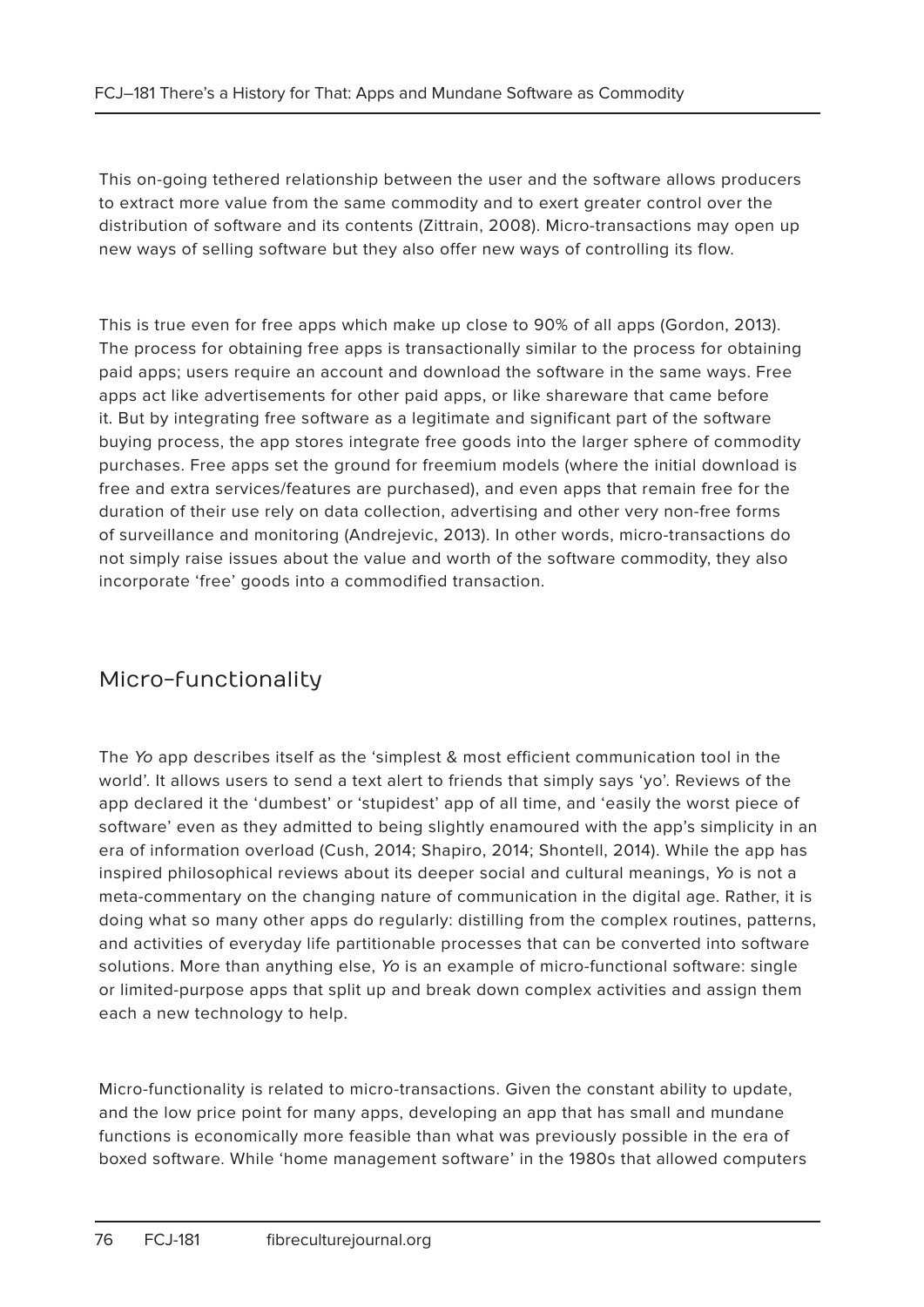to run home appliances, operate lighting, and control security devices and other mundane software existed, the genre 'sunk without a trace' in the 1980s since the market cohered around more successful products, like word processors (Campbell-Kelly, 2003: 226). But now with apps, as Bogost notes, multi-function software suites are giving way to programs that are 'purpose-built for a specific function… or just as often, for no function at all' (Bogost, 2011, n.p.). While there are plenty of multi-function apps available, apps have also fostered an abundance of software programs designed to meet minor, micro and mundane tasks. This is partly what is at work in apps like Hold On, an app that lets users put their finger on a button to see how long they can hold it for, or Taxi Hold 'Em, a buttonfree app helps users hail a cab by displaying a flashing, yellow 'TAXI' sign and producing a whistling sound. Apple's marketing slogan – 'There's an App for That' – is not just a self-congratulatory tagline but a condensed manifesto for a world in which all problems have solutions in software.

The kinds of devices on which apps currently work also further the development of micro-functionality. Apps are spreading out to watches, TVs, cars, fridges, and a variety of other devices, as these devices start to provide the ability to check the weather, play music, or connect to social networks (Cheng, 2012). With 'smart appliances' fuelling a wider discussion on 'ubiquitous computing' and the 'Internet of Things' (see for example Wasik, 2013), apps emerge as the central interface through which these science fictions meet the consumer in the realm of the possible. Futurists envision scenarios where fridges can automatically replenish groceries, or homes can light and heat themselves based on the movements of their occupants (Wasik, 2013), but these fantasies rely on the micro-functionality of a variety of context dependent software and devices. If ubiquitous computing is the next step in computing, mundane software is what it will run on.

### Micro-materiality

As developers see apps as a successful emerging model for the distribution of the software commodity, they begin reimagining how other interactions with software and digital media can take place. Coast, an app produced by Opera Software, highlights a phenomenon tech critics call "appification", where the functional and design aspects of apps become increasingly central to user experiences with all kinds of software and technology (Aggarwal, 2014; Hay, 2010). Coast 'appifies' mobile web browsing by offering a visual interface that presents different sites and platforms like YouTube, Facebook, and Gmail as individual, app-like icons. As one report suggests, Coast 'feels more like a dedicated content consumption app than a Web browser' (Campbell, 2014). Opera's app relies heavily on a kind of app aesthetic as a primary design strategy for its service. It suggests apps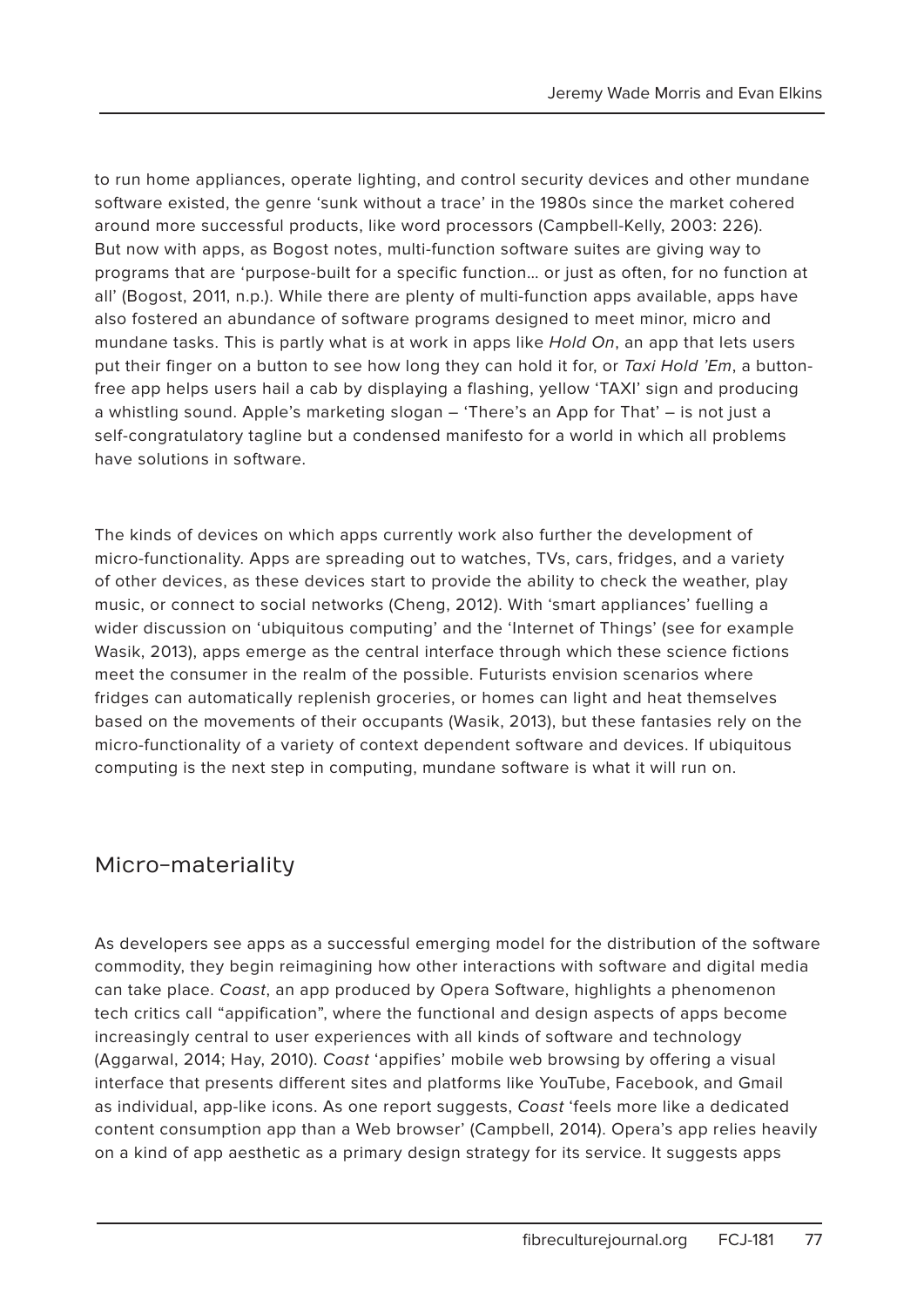aren't just limited to apps, but they represent a larger mode of organising and presenting information.

Coast's attempts to make web browsing more like using apps points to the micromateriality of the software commodity. Given its composition as code and information, software has long hovered between immaterial and material good. Despite their seeming inconsequentiality and evanescence though, apps express their materiality through their underlying code, their interface design, and their use of hardware affordances to provide particular haptic and physical experiences. Rather than immaterial, apps are instead, like software more generally, 'differently material, tenuously material, almost less materially material' (Berry, 2012, n.p.).

As the building blocks of function and design, the app's code (usually in programming languages like Objective-C or Java), is the most basic element of its materiality. Galloway's (2004) dictum that "Code = Praxis" reminds us that, while SDKs and programming suites (such as Apple's xCode) promise to make software development for mobile distribution platforms both relatively easy and open, they also standardise and control the kinds of functions software can provide and shape the aesthetics of the finished product. Developer guides from Apple and Google highlight the expectations the companies have for any program that will be available through their platform, and these stated expectations are often embedded in the tools that accompany the SDK.

The code's materiality manifests in an app's interface and design, both of which are crucial elements of app development. Apps appear as icons on the home screens of devices which follow the icons-on-desktop graphical user interface familiar to computing, but their chicklet-sized covers and square rounded edges are evidence of an influential design strategy that has, as the example of Coast suggests, moved beyond app stores to web designers more broadly. The app icon gives way to the app's own interface, which is a combination of developers' desire to establish their own style while still working within the confines of a larger pre-coded environment. There are, of course, distinctions between the various app platforms. Google, for example, follows a 'simple, beautiful, useful,' cross-platform aesthetic (Sapnar Ankerson, 2014) while Microsoft relies on multicoloured, differently sized, dynamically changing app icons. Developers must adjust their applications to suit the aesthetics of each store and to account for the particular affordances that occur across devices (e.g. smartphones, tablets, game consoles, TVs, etc.). These micro-material aesthetic decisions are no small matter; recent reports suggest that design matters as much as price, usability, and brand loyalty in determining app use (Bjoran, 2010), and that an app's icon has a significant effect on user psychology when it comes to finding and purchasing apps (Kai-Chun and Chen-Heng, 2013).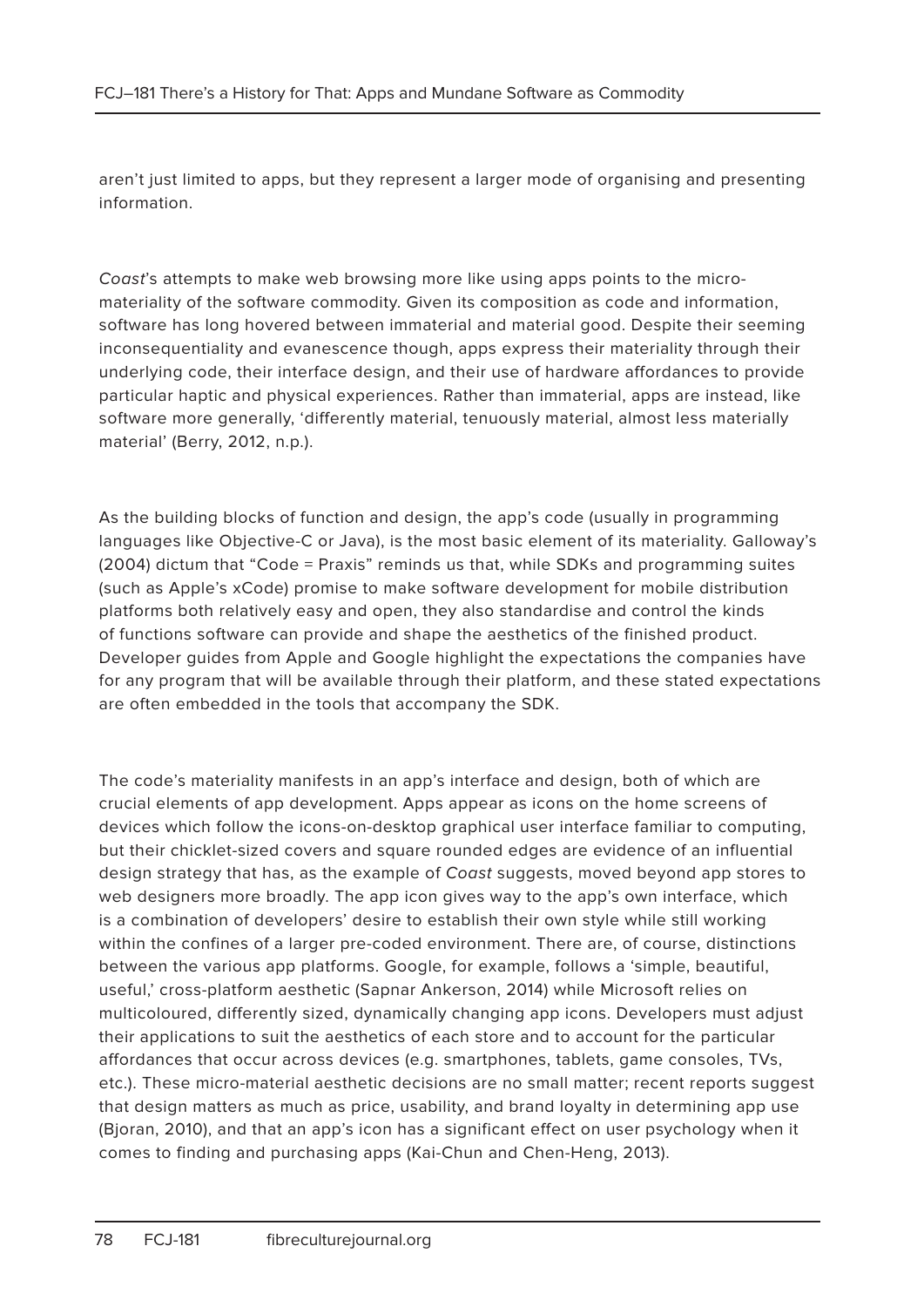The micro-materiality of apps is also evident in the hardware platforms on which they run. While most apps invite material interaction through touchscreen taps, swipes, or voice recognition, some apps draw on other affordances to make unintended uses of a phone or tablet's hardware. For example, apps that turn your phone into a flashlight (using either the camera's flash or the phone's display) are common across all platforms and apps like Pocket Heat, High Tech Hand Heater, or Handwarmer activate several CPU functions to heat up the phone. The Blower app blows air through an iPhone's speaker to blow out on-screen candles, while games such as Bubble Blower deploy the same functionality to create a virtual bubble. By capitalising on the limitations of a mobile phone or tablet's physical capabilities, these apps emphasise the materiality of this form of software.

Mundane apps may seem ephemeral and transient in their form, then, but these examples illustrate how they are part of a much longer chain of materials that stretches from their code to the aesthetics of their interfaces to the interactions with their hardware. This chain does not stop simply at the material interactions with the software we list above. Brophy and de Peuter's (2014) recent work, for example, examines the circuits of labour that coalesce to create the various materials that make up the digital devices that supply apps. They trace the flow of materials from the extraction of precious materials and metals like coltan in militia-led mines in countries like Congo to the assembly materials and questionable labour practices in Chinese electronics factories to the immaterial labour of the vast network of call centre support workers, as well as the materials for coding and creating among dispersed developers (Brophy and De Peuter, 2014). Similar to the activist app Phone Story, their argument makes clear that underneath the sheen and the minimalist design of devices that seem to deny their materials in a quest for lightness, smallness and speediness lies a very real material path (or a path of materials). Apps remind us that the interfaces with which we interact depend heavily on the materiality of their platforms.

# The App Imaginary

In an art exhibit curated by Paul Miller and Svitlana Matviyenko (2013), various artists, technologists and other contributors present a series of 'Imaginary Apps': apps that respond to the question 'What is the most desirable, terrifying, smart, ridiculous, or necessary app that has not been and, possibly, will never be released?'. One app, called The Ultimate App, describes itself as follows:

One tap launches The Ultimate App, immediately initiating an in-session payment. Upon completion of the payment, the app elegantly closes itself. With seamless in-app payments,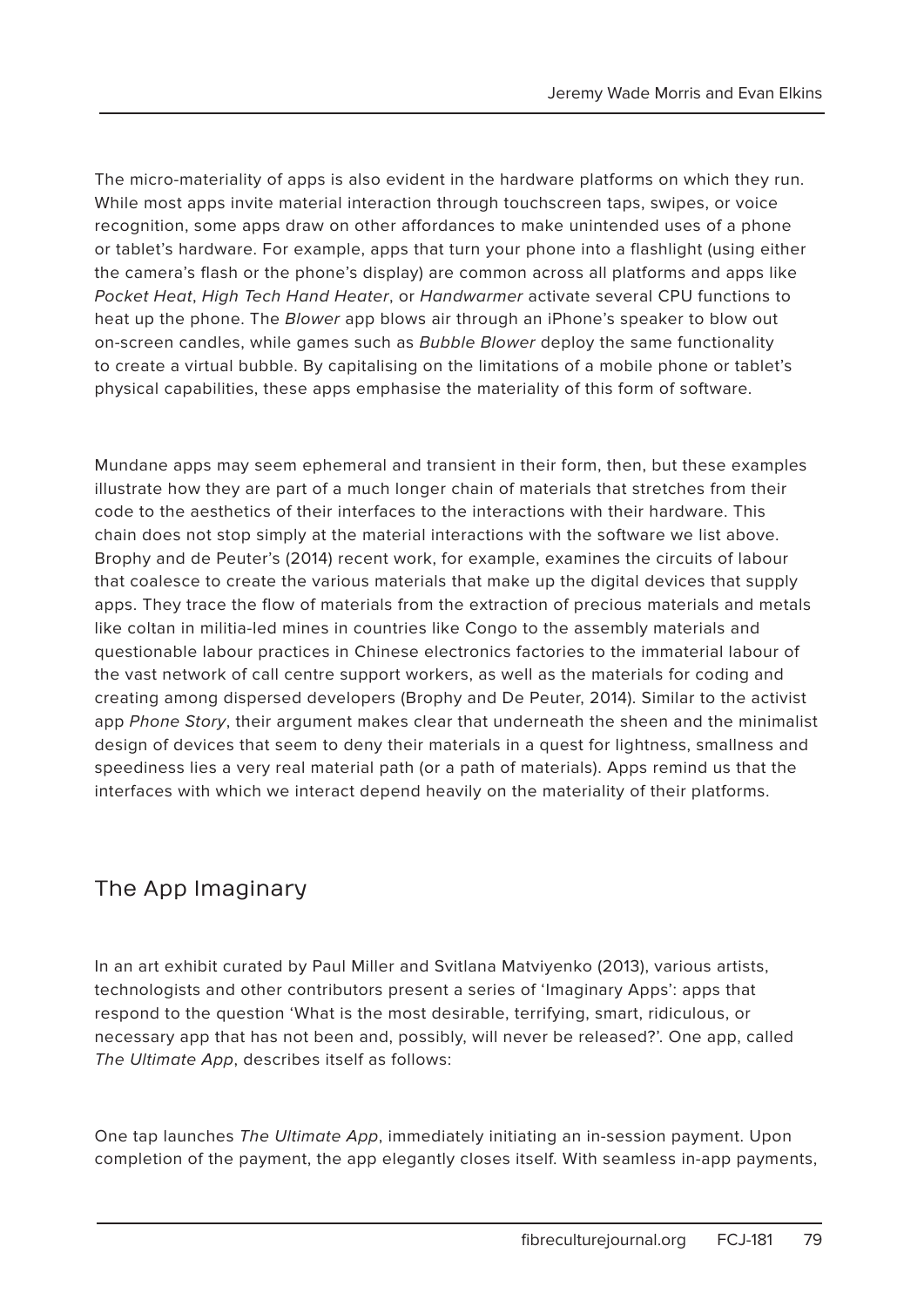you can be finished using the app in seconds. No fuss, no muss - an app that performs its own finitude quicker than most. […] For the low per-use cost - only \$0.99, €0.99, £0.99 (regionally).

For these imaginary app designers, their artistic intervention boils app usage down to its most essential function, the transaction. The Ultimate App is a commentary on how, stripped of some of their other dressings and distractions, apps are an incredibly efficient form for the delivery of mundane digital commodities. Apps split software up into multiple component pieces, into micro-functions that extend the layers at which transactions and purchases can occur. Through their micro-materials they instill a particular affective relationship with software that is highly personalised and individualised, and extends the potential uses of software into a host of mundane activities. Their incorporation of microtransactions allow for an iterative commodity (i.e. one that keeps supplying purchase opportunities) that legitimises and captures 'free' into an economics of the transaction. Software, in this case, may have little or no price but it still operates according to logics of commodification and micro-control. The Ultimate App's embrace of the transaction as both routine and essential speaks to how significantly mundane software in the form of apps has altered the shape of software's commodity form.

If part of what makes apps mundane is a micro-functionality, materiality and transactionality that enables them to be easily and subtly incorporated into daily routines, an app that does nothing takes such mundanity to its logical conclusion. But The Ultimate App's critique of digital capitalism ignores many of the other useful and affective responses users have towards apps, and some of the possibilities apps might represent for extending not only the kinds of software available, but also the kinds of developers engaging in software production. As Anable (2013) notes about casual games, apps can be 'affective systems that mediate relations between players and devices, workers and machines, and images and code (and our feelings about those relations).' Mundane software like the Yo app or Coast may seem trivial or banal, but it is within the routine, everyday interactions that such programs manifest that software's commodity form is being re-imagined. Software began its history as one with the machines and platforms on which it was available, until developers, manufacturer, publishers and retailers found value in treating it as a distinct commodity. Although software came to represent an ideal-type commodity for informational capitalism, it never fully left its liminal state between priced product and hacked resource. This tension remains, though apps represent new attempts to capture perceptions of free and to put them in service of further commodification.

It is through their specialised functions, their iterative transactions, their novel materialities that apps have been able to so pervasively extend the reach of mundane software. This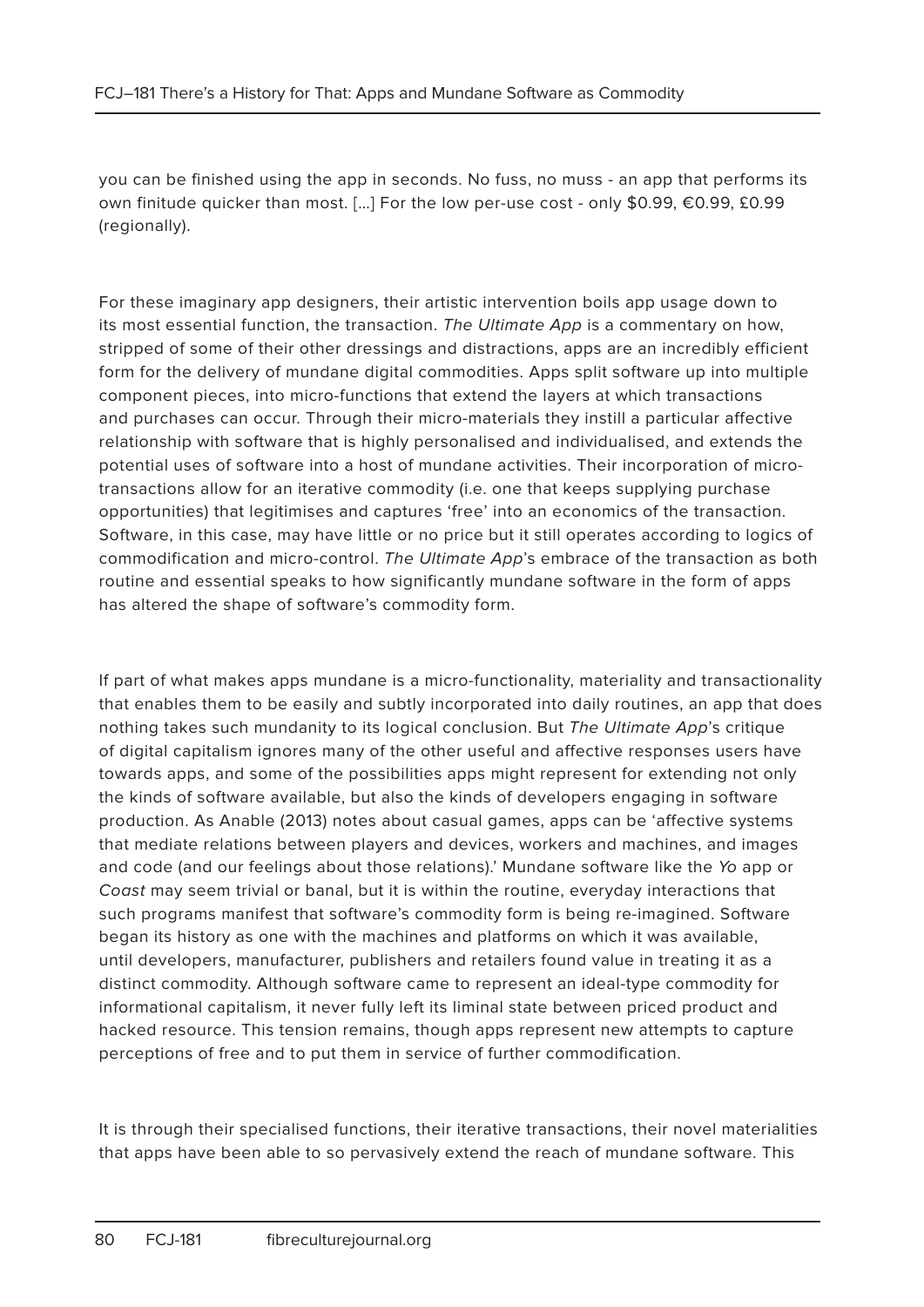has offered new means to control the flow and the shape of the software commodity. It has also helped software spread beyond computers and mobile devices to a whole host of technologies, practices and aesthetics.

### Biographical Notes

Jeremy Wade Morris is an Assistant Professor in Communication Arts at the University of Wisconsin-Madison. His research focuses on the digitisation of cultural goods and commodities and it has appeared in New Media & Society, Critical Studies in Media Communication, and First Monday.

Evan Elkins is a doctoral student in Communication Arts at the University of Wisconsin-Madison. His research interests include digital media technologies, media industries, and cultural studies of media globalisation. He is currently completing a dissertation about regional lockout in digital entertainment media technologies.

#### Notes

[1] DECUS was a support group for DEC computer users who freely shared software under the motto 'Steal from your Friends' (Richards, 1965). SHARE was founded in 1954 to discuss how to use, install and market a programming language for IBM Systems called Mark IV(Campbell-Kelly, 2003 31–34)

[2] Killer apps are usually considered to be software that is essential enough to a particular technology or operating system that it could drive sales of that platform. The longer 'killer application' had been used to refer to the same idea before 1989.

[3] Following Apple's long-standing practice of sending cease and desist letters to others using the term 'app store' (Holwerda, 2011a), they filed suit against Amazon's 'Appstore'. Apple eventually withdrew the suit, but the incident brought a fair amount of discourse regarding the meaning of 'app' and who had ownership over it.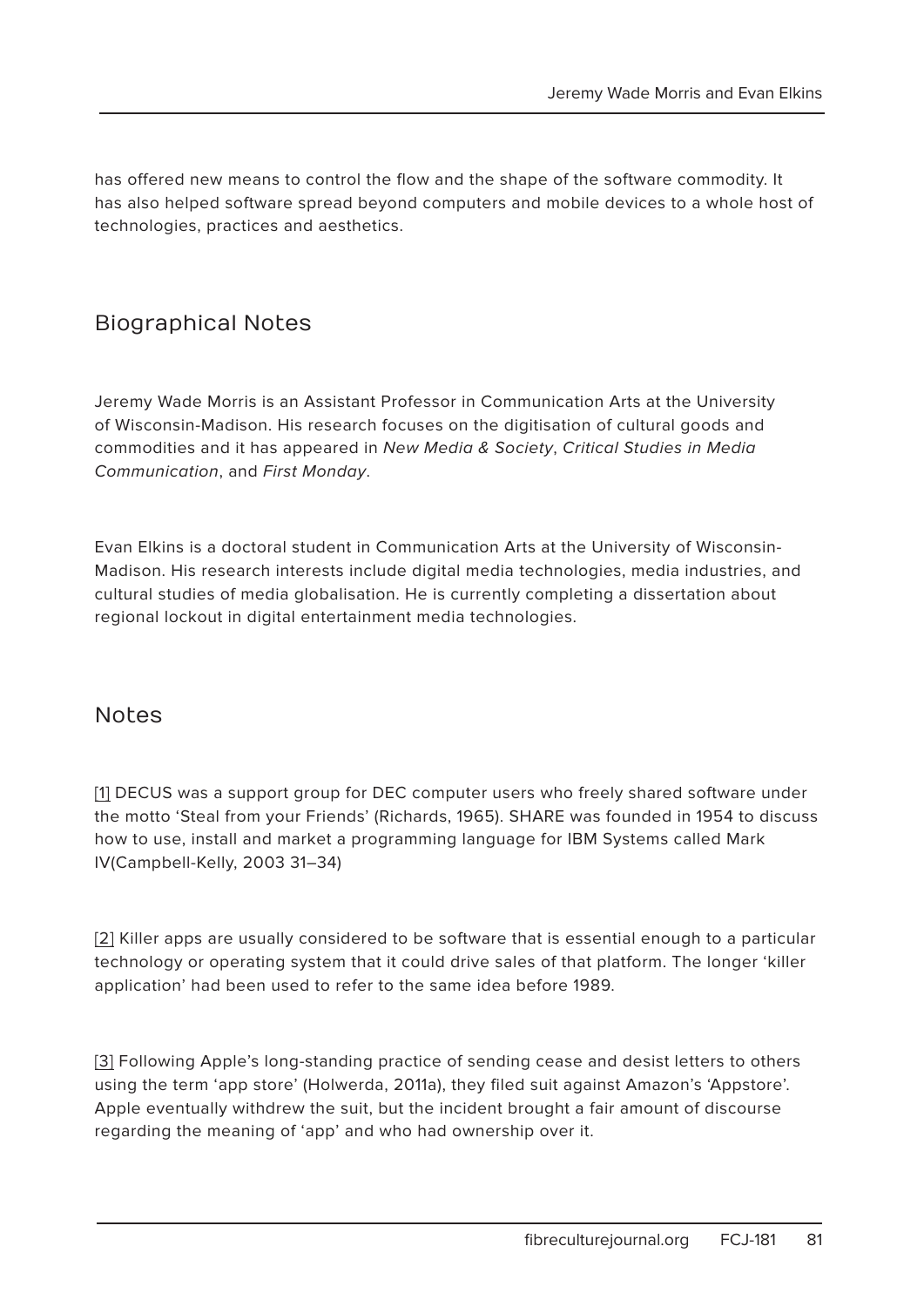[4] Jailbreaking allows users root access to their mobile devices and allows them to alter their phones in ways unintended by the manufacturer. It was originally treated as an illegal activity, and Apple would send out updates that rendered a user's jailbroken phone unusable. Jailbreaking has since been ruled a legal practice.

[5] This study was later called into question for methodological reasons; the company was a firm that sold developers on a service for helping their apps get noticed. It was in their best interest to portray the app store as a chaotic mix of apps with little hope for indie developers to ever get their app seen or noticed.

#### References

Aggarwal, Raj. '25 Years after Its Birth, the World Wide Web Becomes Appified', Wired (2014), 14 March (2014), http://www.wired.com/2014/03/25-years-birth-world-wide-webbecomes-appified/

Anable, Aubrey. 'Casual Games, Time Management, and the Work of Affect', Ada: A Journal of Gender, New Media and Technology 6.2 (2013), http://adanewmedia.org/2013/06/ issue2-anable/.

Anderson, Chris. The Long Tail: Why the Future of Business Is Selling Less of More (New York: Hyperion, 2006).

Andrejevic, Mark. Ispy: Surveillance and Power in the Interactive Era (Lawrence, Kans.: University Press of Kansas, 2007).

AppAnnie. 'Digital Content Report 2013: White Paper Global Shift Driven by Dramatic Growth of Apps', App Annie and IHS Technology (2014a).

———. 'Mobile App Advertising and Monetization Trends 2012–2017: The Economics of Free', IDC: International Data Corporation (2014b).

Apple. 'Apple's App Store Marks Historic 50 Billionth Download', (Cupertino, CA: Apple, 2013).

———. 'iPhone App Store Downloads Top 10 Million in First Weekend', (Cupertino, CA: Apple, 2008).

———. 'iTunes Store: About in-App Purchases', Apple, Support Website http://support.apple. com/kb/ht4009

Austin, Scott. 'The Surprising Numbers Behind Apps', Digits from the Wall Street Journal, 11 March (2013), http://blogs.wsj.com/digits/2013/03/11/the-surprising-numbers-behind-apps/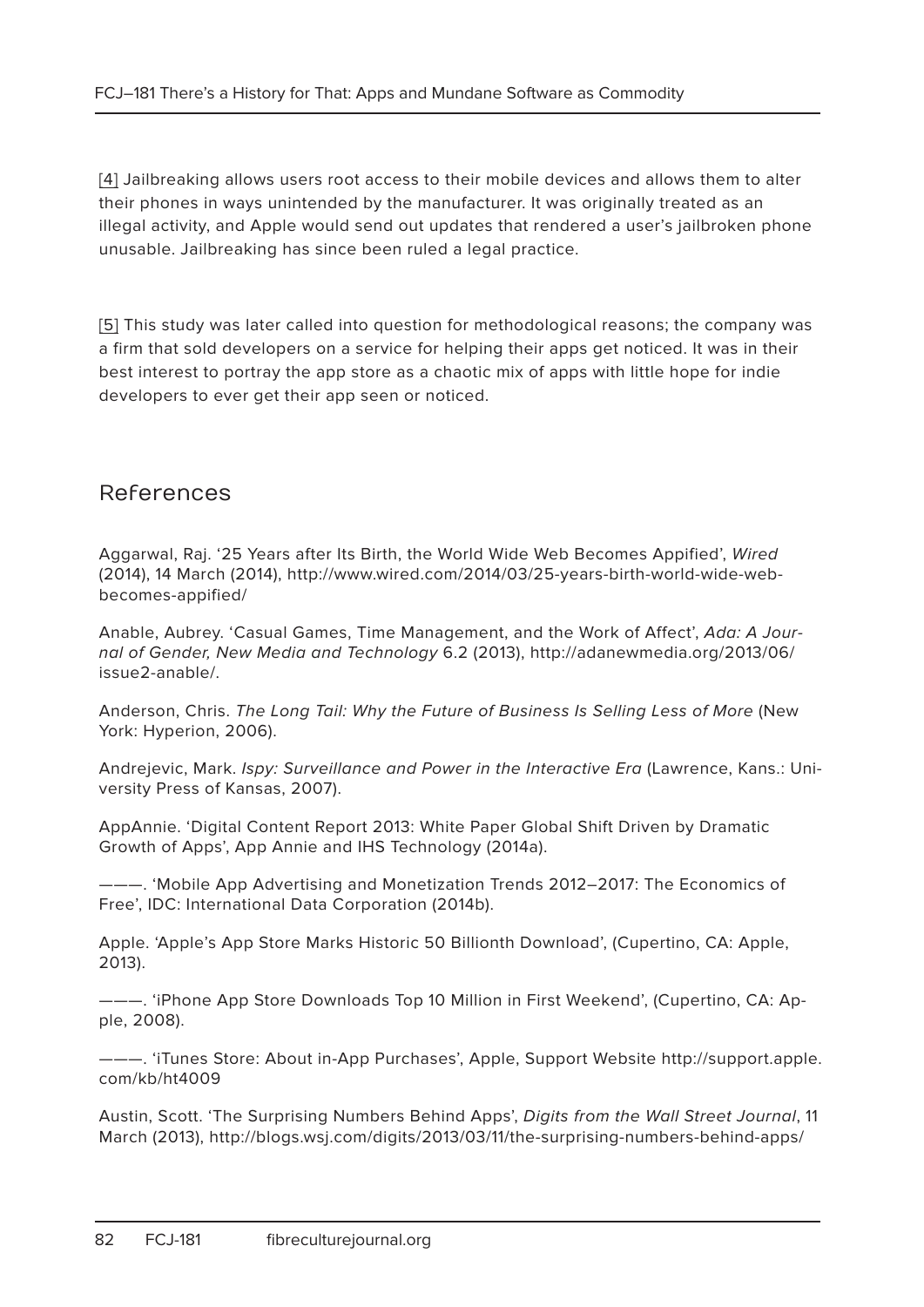Benson-Allott, Caetlin. 'Cinema's New Appendages', Film Quarterly 64.4 (2011): 10–11.

Berry, David M. (ed.). Life in Code and Software: Mediated Life in a Complex Computational Ecology (England: Open Humanities Press, 2012).

Bjoran, Kristina. 'User Expectations with Mobile Apps – Catching up with Effective UI', 21 December (2010), http://www.uxbooth.com/articles/12207/

Bogost, Ian. 'What Is an App? A Shortened, Slang Application', Personal Blog 12 January (2011), http://www.bogost.com/blog/what\_is\_an\_app.shtml

Boudreau, Kevin J. 'Let a Thousand Flowers Bloom? An Early Look at Large Numbers of Software App Developers and Patterns of Innovation', Organization Science 23.5 (2012): 1409–27.

Bozman, Jean S. 'Gupta Offers Tool Kit for Enterprise Apps', Computerworld, 18 January (1993): 1.

Brophy, Enda, and Greig De Peuter. 'Labours of Mobility: Communicative Capitalism and the Smartphone Cybertariat', in Andrew Herman, Jan Hadlaw, and Thom Swiss (ed.) Theories of the Mobile Internet: Materialities and Imaginaries (New York: Routledge, 2014).

Bruno, Antony. 'Planet of the Apps', Billboard, 18 December (2010): 32.

Campbell, Mikey. 'Opera "Coast" for iOS Brings the Enjoyment Back to Mobile Web Browsing', Apple Insider, 24 April (2014), http://appleinsider.com/articles/14/04/24/opera-coastfor-ios-brings-back-the-enjoyment-to-mobile-web-browsing

Campbell-Kelly, Martin. From Airline Reservations to Sonic the Hedgehog: A History of the Software Industry (Cambridge, Mass.: MIT Press, 2003).

———. 'Software as an Economic Activity', in Ulf Hashagen, Reinhard Keil-Slawik, and Arthur Norberg (eds.) History of Computing: Software Issues (Berlin: Springer, 2002), 185–202.

Cheng, Roger. 'How Apps for Your Appliances Represent the Next Opportunity', CNET, 16 January (2012), http://www.cnet.com/news/how-apps-for-your-appliances-represent-thenext-opportunity

Chun, Wendy Hui Kyong. Programmed Visions: Software and Memory (Cambridge: MIT Press, 2013).

Consalvo, Mia, and Nathan Dutton. 'Game Analysis: Developing a Methodological Toolkit for the Qualitative Study of Games', Game Studies 6.1 (2006), http://www.gamestudies. org/0601/articles/consalvo\_dutton

Cush, Andy. 'Yo, the World's Dumbest App, Hacked by Three College Students', Gawker, 20 June (2014), http://gawker.com/yo-the-worlds-dumbest-app-hacked-by-three-collegestu–1593737429

Dowell, Andrew. 'The Rise of Apps, iPad and Android', The Wall Street Journal, 27 December (2010).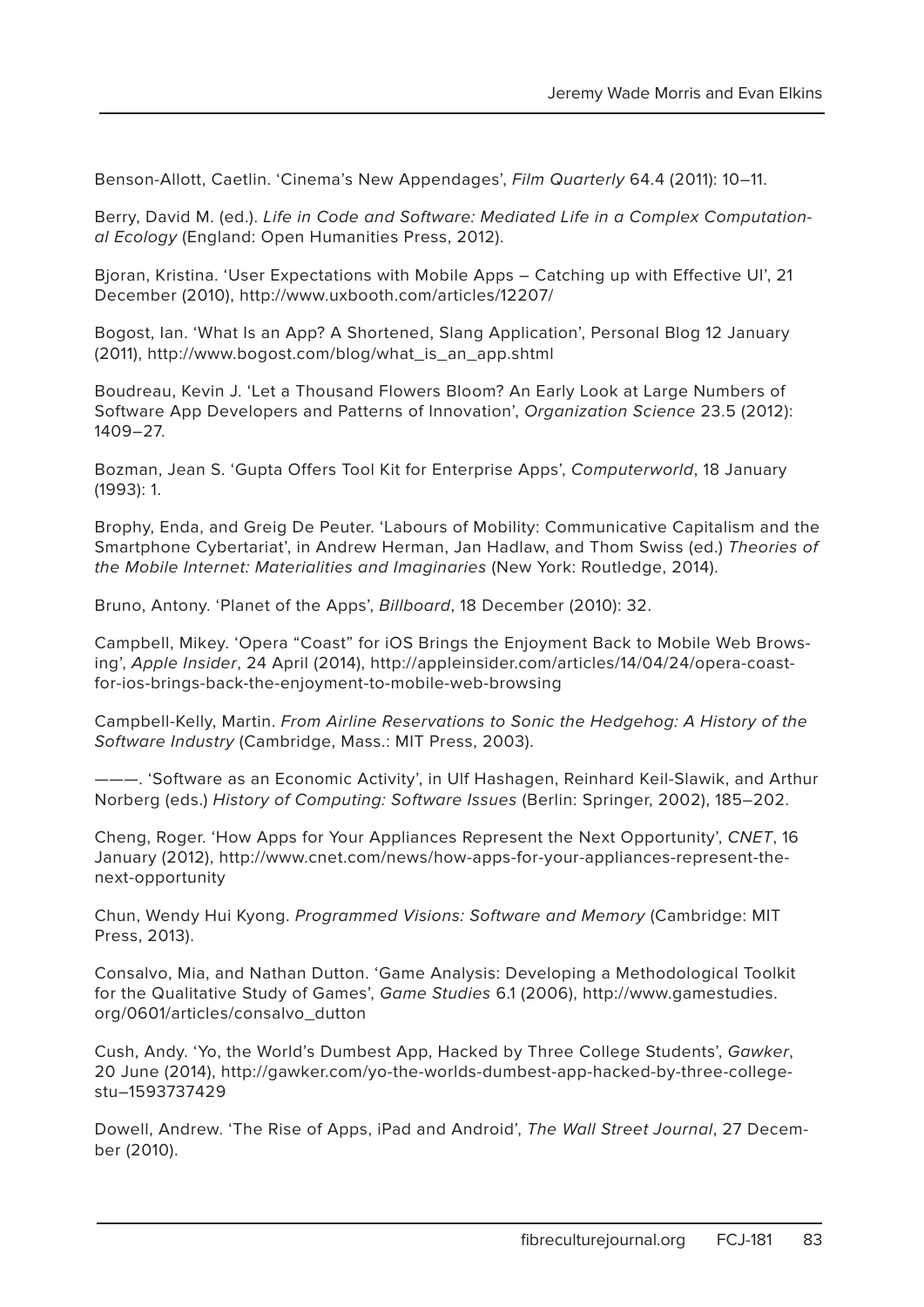Dyer-Witherford, Nick, and Greig de Peuter. Games of Empire: Global Capitalism and Video Games (Minneapolis, MN: University of Minnesota Press, 2005).

Freeman, Jay. 'Weclome to Cydia', https://cydia.saurik.com/.

Friedman, Ted. Electric Dreams: Computers in American Culture (New York: New York University Press, 2005).

Fuller, Matthew. Software Studies: A Lexicon (Cambridge: MIT Press, 2008).

Galloway, Alexander R. Protocol: How Control Exists after Decentralization (Cambridge: MIT Press, 2004).

Gartner. 'Predicts 2014: Apps, Personal Cloud and Data Analytics Will Drive New Consumer Interactions', Gartner (Stamford, CT: Gartner, 2014).

Gordon, Mary Ellen. 'The History of App Pricing, and Why Most Apps Are Free', Flurry, 18 July (2013), http://www.flurry.com/bid/99013/The-History-of-App-Pricing-And-Why-Most-Apps-Are-Free#.VI8KcCdHZi8

Hay, Timothy. 'The "Appification" of Everything', Wall Street Journal, 4 October (2010), http://blogs.wsj.com/digits/2010/10/04/the-appification-of-everything/

Heath, Alex. 'The History of Jailbreaking', Cult of Mac, 26 September (2012), http://www. cultofmac.com/192850/the-history-of-jailbreaking-feature/

Holwerda, Thom. 'Apple Threatens Open Source Amahi Project with Legal Action', OS News, 22 June (2011a), http://www.osnews.com/story/24872/Apple\_Threatens\_Open\_ Source\_Amahi\_Project\_with\_Legal\_Action

–. 'The History of "App" and the Demise of the Programmer', OS News, 24 June (2011b), http://www.osnews.com/story/24882/The\_History\_of\_App\_and\_the\_Demise\_of\_the\_Programmer

IBM. 'New IBM Pricing Policy', (Mountain View, CA: Computer History Museum, 1969).

Ingraham, Nathan. 'Apple Announces 1 Million Apps in the App Store, More Than 1 Billion Songs Played on iTunes Radio', The Verge, 22 October (2013), http://www.theverge. com/2013/10/22/4866302/apple-announces–1-million-apps-in-the-app-store

Jarvie, Barbara. 'The Sound of Music - Midi Spurs Crescendo in Multimedia Apps', Computer Reseller News, 18 November (1991): 1.

Jobs, Steve. 'Steve Jobs introduces the App store - iPhone SDK Keynote', 13 March (2008), https://www.youtube.com/watch?v=xo9cKe\_Fch8

Johnson, Luanne. 'Creating the Software Industry: Recollections of Software Company Founders of the 1960s', IEEE Annals of the History of Computing 24.1 (2002): 14–42.

Juul, Jesper. A Casual Revolution: Reinventing Video Games and Their Players (Cambridge, Mass.: MIT Press, 2010).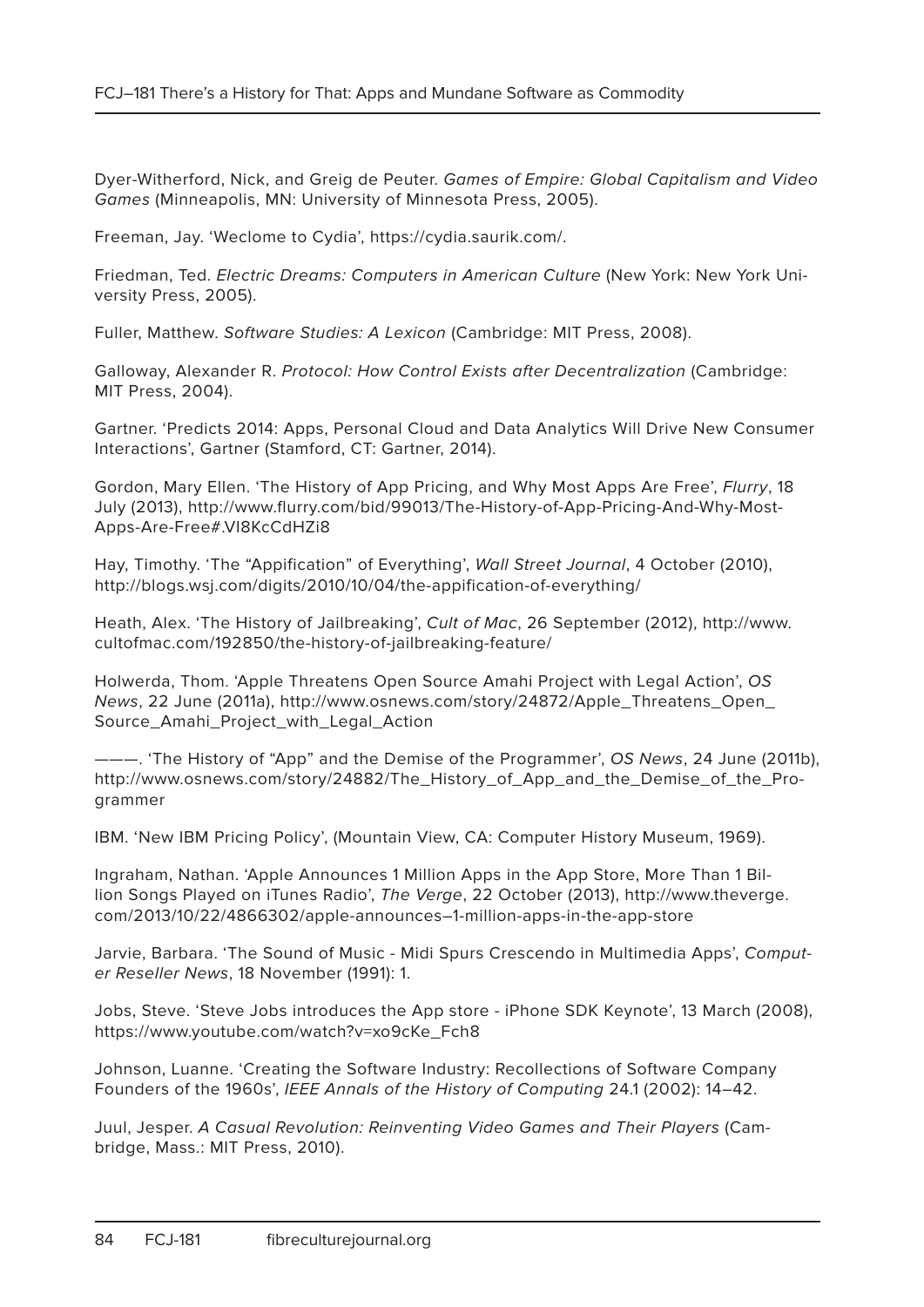Kafasis, Paul. 'A Bridge Too Far', O'Reilly Digital Media, 13 September (2008), http://blogs. oreilly.com/iphone/2008/09/a-bridge-too-far.html

Kai-Chun, Hou, and Ho Chen-Heng. 'A Preliminary Study on Aesthetic of Apps Icon Design', Paper presented at the IASDR 2013 5th International Congress of International Association of Societies of Design Research, Tokyo, 26 August - 30 August (2013).

Kline, Stephen, Nick Dyer-Witheford, and Greig De Peuter. Digital Play: The Interaction of Technology, Culture, and Marketing (Montréal: McGill-Queen's University Press, 2003).

Krantz, Matt. 'How the Internet 100 Index Has Been Changed', USA Today, 1 October (1999).

Kuehen, Kathleen T. and Thomas F. Corrigan. 'Hope Labor: The Role of Employment Prospects in Online Social Production', The Political Economy of Communication 1.1 (2013):  $9 - 25$ 

Lee, Dave. 'App Store "Full of Zombies" Claim on Apple Anniversary', BBC, 10 July (2013), http://www.bbc.com/news/technology–23240971

Lee, Martyn J. Consumer Culture Reborn: The Cultural Politics of Consumption (New York: Routledge, 1993).

Lessin, Jessica E. and Spencer E. Ante. 'Apps Rocket toward \$25 Billion in Sales', The Wall Street Journal, 4 March (2013).

Linn, Allison. 'Microsoft's Gates Warns of Major "Sea Change"', USA Today, 8 November (2005).

Marx, Karl. 'Capital. Volume 1, Part 1', in C. Tucker Robert (ed.) The Marx-Engels Reader (New York: Norton, 1978), 302–29.

Milian, Mark. 'Apple Removes \$1,000 Featureless IPhone Application', Los Angeles Times, 7 August (2008).

Miller, Paul and Svitlana Matviyenko. 'The Imaginary App', (London, Ontario: Museum London, 2013).

Montfort, Nick and Ian Bogost. Racing the Beam: The Atari Video Computer System (Cambridge, Mass.: MIT Press, 2009).

Mosco, Vincent. The Pay-Per Society: Computers and Communication in the Information Age (Toronto, ON: Garamond Press, 1989).

Murthy, Dhiraj. Twitter: Social Communication in the Twitter Age (Malden, MA: Polity, 2013).

Nuttall, Chris. 'Rivals Take Aim at IPhone's App Store', Financial Times, 21 October (2008).

O'Donnell, Casey. 'Production Protection to Copy(Right) Protection: From the 10NES to DVDs', IEEE Annals of the History of Computing 31.3 (July-September 2009 2009): 54–63.

O'Malley, Gavin. '2012 Doubles as Year of the App', MediaPost: Online Media Daily, 2 Janu-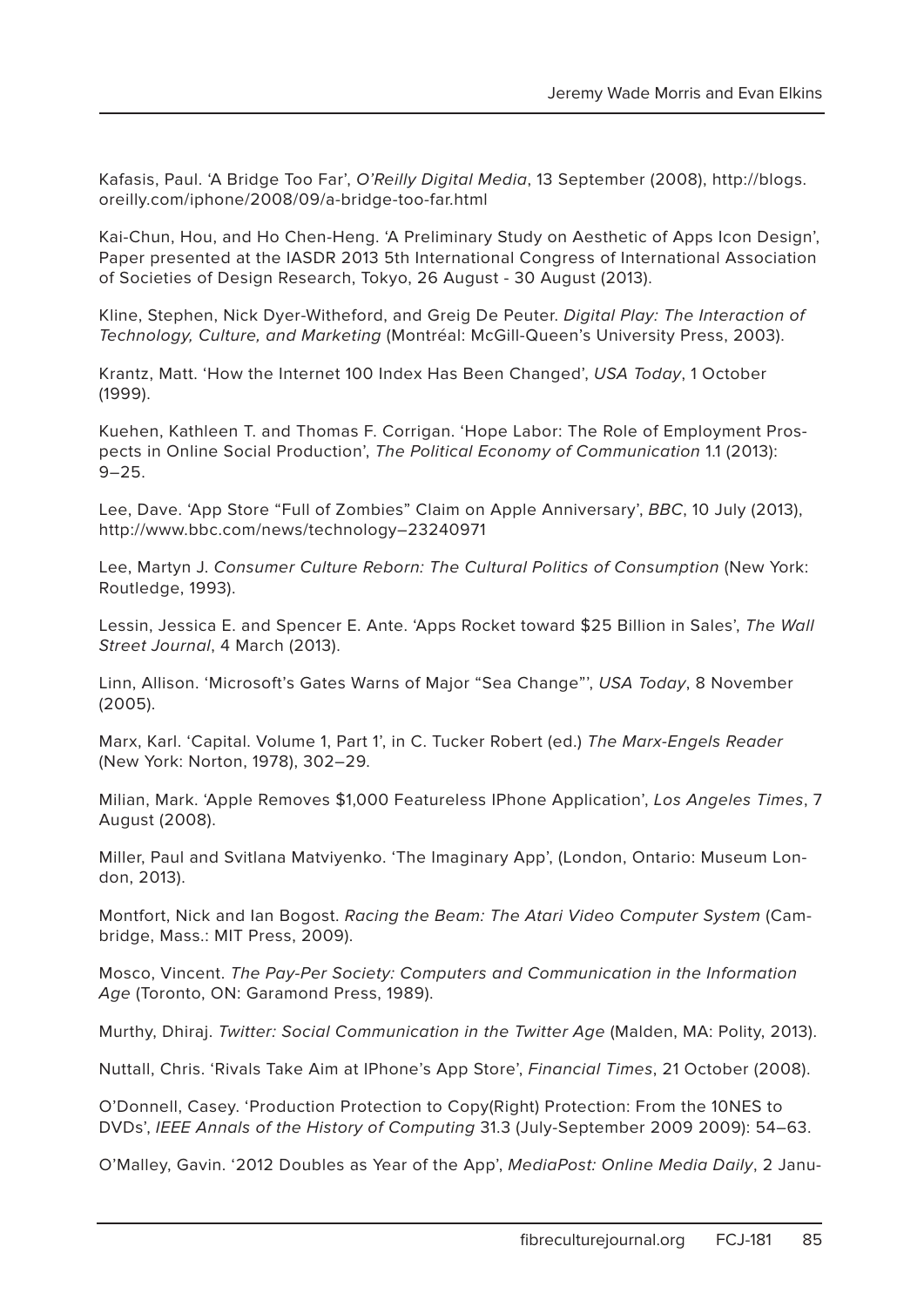ary (2013), http://www.mediapost.com/publications/article/190211/2012-doubles-as-year-ofthe-app.html

Ojeda-Zapata, Julio. 'Local Software Developers Struggle to Meet Apple's IPhone Standards,' Twincities.com, 21 September (2008), http://www.twincities.com/ci\_10516619

Olmstead, Kenneth. 'Mobile Apps Collect Information About Users, with Wide Range of Permissions', Pew Research Center, Press Release, 29 April (2014), http://www.pewresearch. org/fact-tank/2014/04/29/mobile-apps-collect-information-about-users-with-wide-range-ofpermissions/

Pugh, E. W. 'Origins of Software Bundling', IEEE Annals of the History of Computing, 24.1 (2002): 57–58.

Purcell, Kristen, Roger Entner, and Nichole Henderson. 'The Rise of Apps Culture', PEW Research Center, 14 September (2010), http://www.pewinternet.org/2010/09/14/the-rise-ofapps-culture/

Rettig, Cynthia. 'The Trouble with Enterprise Software', MIT Sloan Management Review,\* \*1 October (2007), http://sloanreview.mit.edu/article/the-trouble-with-enterprise-software/

Richards, Mark. '"Steal from Your Friends" Decus Button', Computer History Museum (1965), http://www.computerhistory.org/revolution/mainframe-computers/7/172/697

Ritchie, Rene. 'App Store Year Zero: How Unsweetened Web Apps and Unsigned Code Drove the iPhone to an SDK, iMore, 10 July (2013), http://www.imore.com/history-app-storeyear-zero

Rubin, Ben Fox. 'The Dirty Secret of Apps: Many Go Bust', The Wall Street Journal, 7 March (2013).

Sapnar Ankerson, Megan. 'Google's Aesthetic Turn: One Simple Beautiful Useful Google', Antenna, 13 January (2014), http://blog.commarts.wisc.edu/2014/01/13/googles-aestheticturn-one-simple-beautiful-useful-google/

Shapira, Ian. 'Once the Hobby of Tech Geeks, iPhone Jailbreaking Now a Lucrative Industry', The Washington Post, 7 April (2011).

Shapiro, David. 'A "Yo" Is Lovely to Receive', The New Yorker, 23 June (2014), http://www. newyorker.com/online/blogs/culture/2014/06/a-yo-is-lovely-to-receive.html

Shontell, Alyson. 'The Inside Story of Yo: How a "Stupid" App Attracted Millions of Dollars and Rocketed to the Top of the App Store', Business Insider, 21 June (2014), http://www. businessinsider.com/the-inside-story-of-yo-there-isnt-actually–1-million-in-the-bank–2014–6

Slattery, Caroline. 'Michael Karr: Creator of 69 Positions, a #1 Sex App', SMU: Her Campus Media, 15 November (2011), http://www.hercampus.com/school/smu/michael-karr-creator– 69-positions–1-sex-app–0

Smith, Cassidy. '2013: The Year of the App in Review', StartApp, 10 January (2014), https:// web.archive.org/web/20140705060218/http://blog.startapp.com/2013-year-app-review/